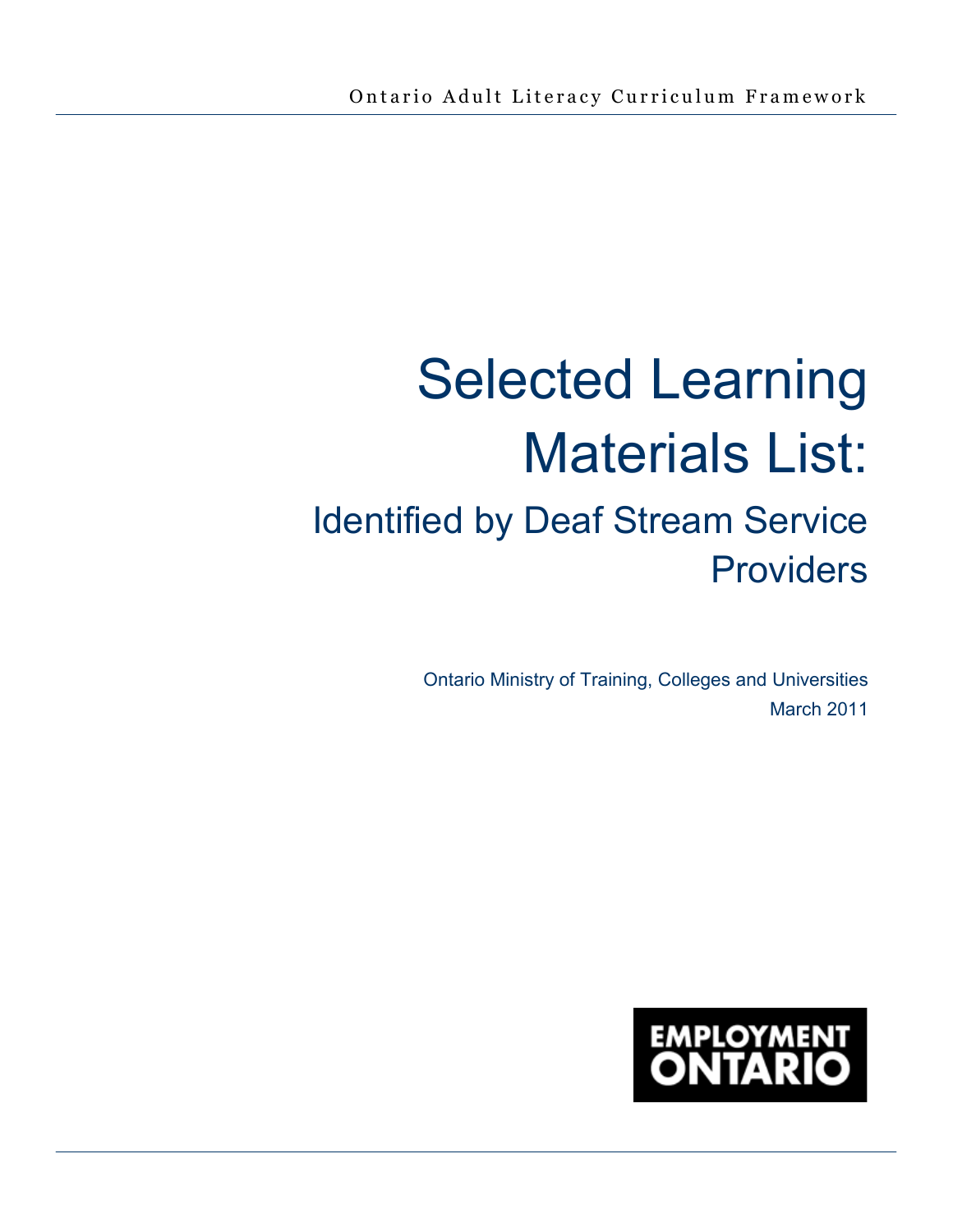# Contents

| A. Find and Use Information                 |  |
|---------------------------------------------|--|
|                                             |  |
|                                             |  |
|                                             |  |
|                                             |  |
|                                             |  |
| <b>B. Communicate Ideas and Information</b> |  |
|                                             |  |
|                                             |  |
|                                             |  |
|                                             |  |
|                                             |  |
| <b>C. Understand and Use Numbers</b>        |  |
|                                             |  |
|                                             |  |
|                                             |  |
|                                             |  |
|                                             |  |
| D. Use Digital Technology                   |  |
|                                             |  |
|                                             |  |
|                                             |  |
|                                             |  |
|                                             |  |
|                                             |  |
| <b>E. Manage Learning</b>                   |  |
|                                             |  |
|                                             |  |
|                                             |  |
|                                             |  |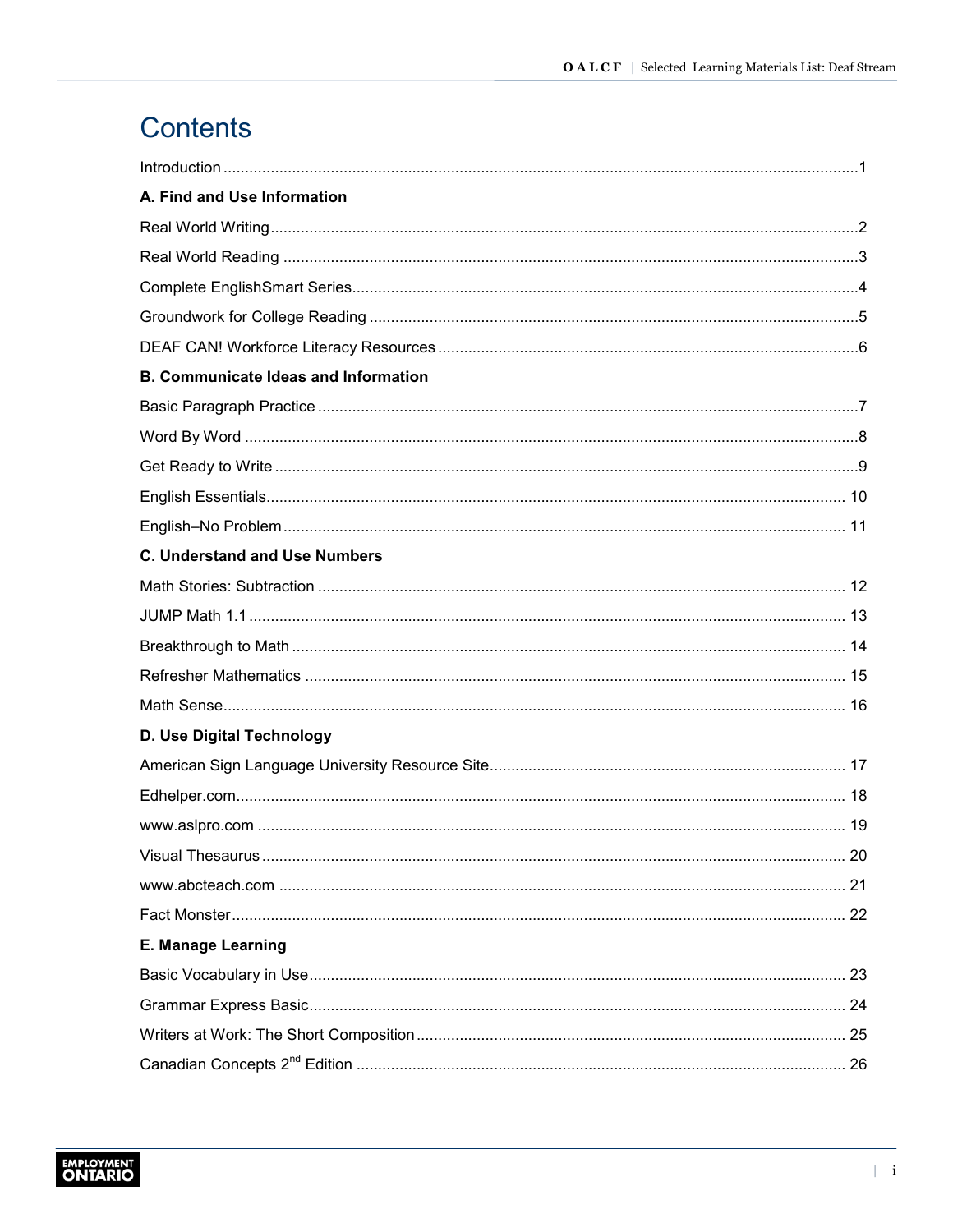| F. Engage with Others |  |
|-----------------------|--|
|                       |  |
|                       |  |
|                       |  |
|                       |  |
|                       |  |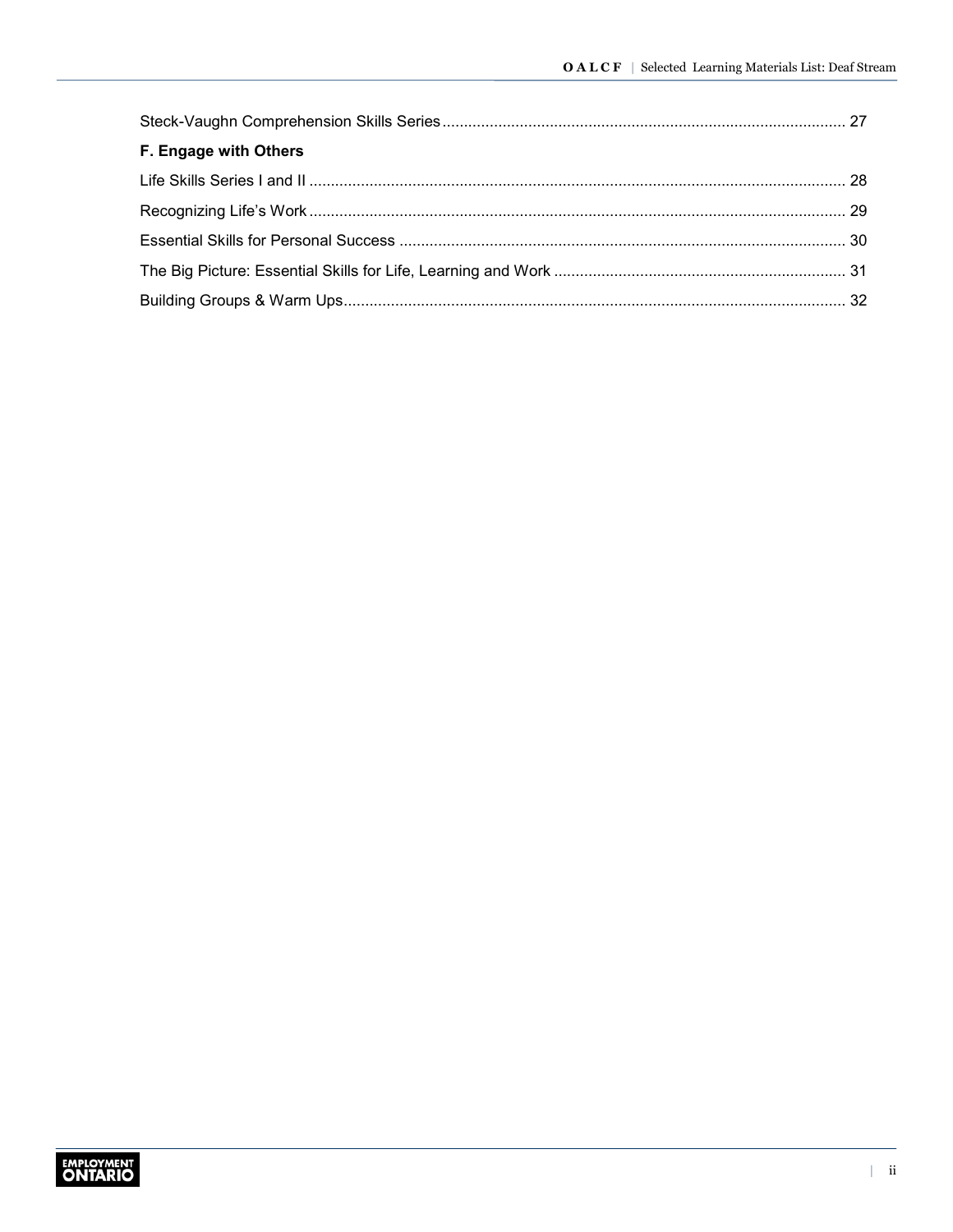# <span id="page-3-0"></span>**Introduction**

The purpose of the *Selected Learning Materials List* is to provide adult literacy practitioners with examples of familiar materials and to show how they can continue to be used with the Ontario Adult Literacy Curriculum Framework (OALCF). Experienced practitioners who work with Deaf, Native, anglophone, francophone and college-based academic upgrading learners provided examples of learning materials they currently use. The five *Selected Learning Materials Lists*–anglophone, Native, francophone, Deaf and College–include the materials identified by these service providers. The learning materials in each list are categorized by competency. Other competencies that the material fits with and the goal paths it could be used in are identified. Within each *Selected Learning Materials List*, a goal of five examples of learning materials for each of the six competencies was set, totalling 30 learning materials examples for each Selected Learning Materials List. This goal was accomplished for many of the competencies, but not for all competencies in all lists.

Selected learning materials examples meet the following criteria:

- The material is commonly used and effective
- The material links well to one of the competencies
- The material was evaluated using the *Checklist for Evaluating Learning Materials* ([http://www.tcu.gov.on.ca/eng/eopg/publications/OALCF\\_LM\\_Checklist\\_Mar\\_11.doc](http://www.tcu.gov.on.ca/eng/eopg/publications/OALCF_LM_Checklist_Mar_11.doc)) available on the OALCF web site
- The materials reflect a wide range of mediums from workbooks to websites

The information in this document was collected and current as of March 2011.

Please note that the Selected Learning Material Lists are **not** comprehensive; there are many excellent learning materials currently used by literacy practitioners that can be used with the OALCF. The *Checklist for Evaluating Learning Materials* and accompanying guide, *How to Use the "Checklist for Evaluating Learning Materials"*

[\(http://www.tcu.gov.on.ca/eng/eopg/publications/OALCF\\_How\\_to\\_Evaluate\\_Learning\\_Materials\\_Mar\\_11.](http://www.tcu.gov.on.ca/eng/eopg/publications/OALCF_How_to_Evaluate_Learning_Materials_Mar_11.pdf) pdf), available on the "Linking Learning Materials to the OALCF" page of the OALCF website, support practitioners in making choices of other materials. These learning materials reflect only a sampling of the many materials available to Ontario adult literacy service providers.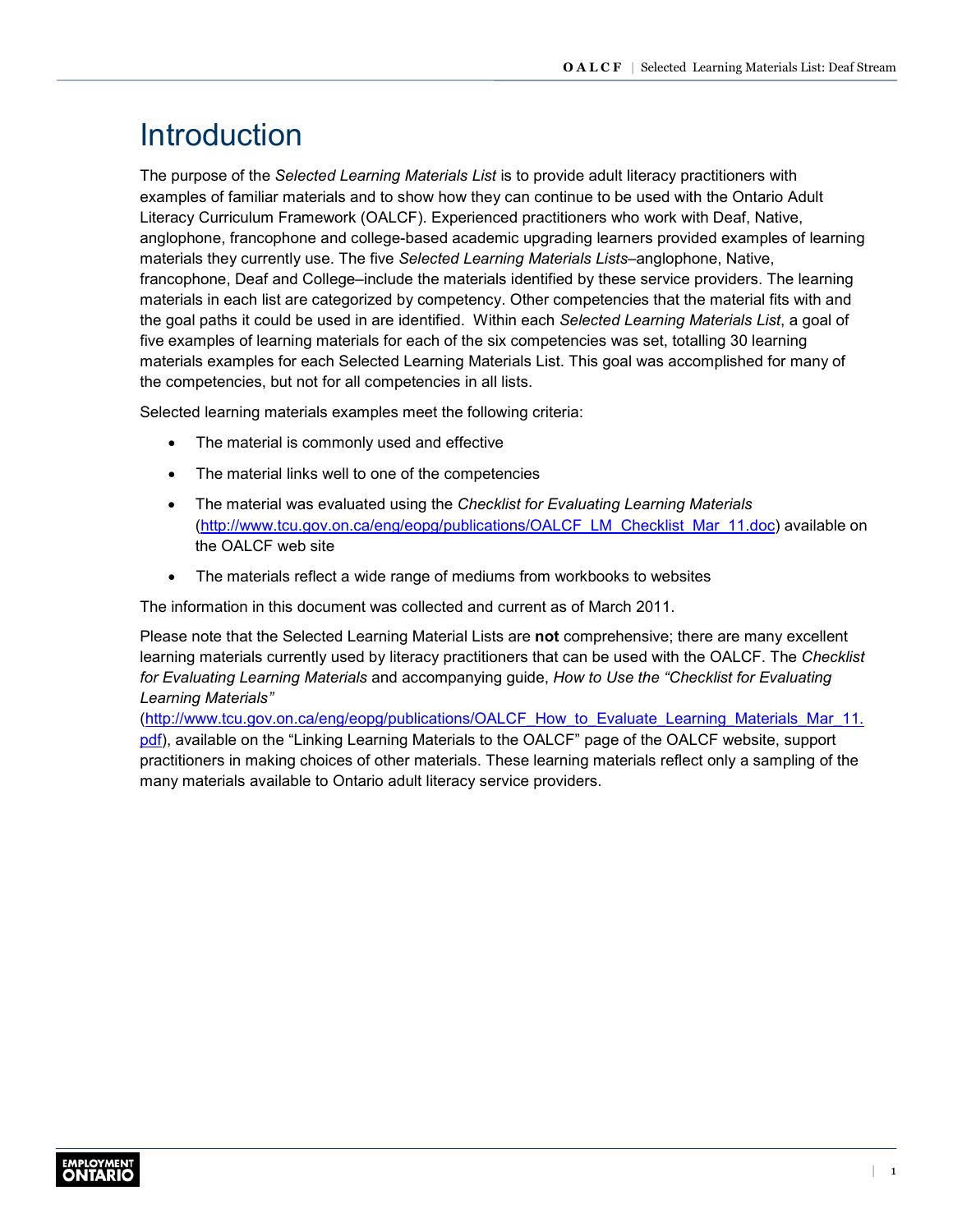# <span id="page-4-1"></span><span id="page-4-0"></span>Real World Writing



#### **Description**

*Real World Writing* binders teach strategies for reading many different types of print found in the real world. Learners learn survival reading techniques along with key vocabulary words for a variety of everyday texts, such as menus, labels, maps, bills, credit card statements, and job applications. Activity sheets include realistic graphics of each type of text to provide "real-life" reading practice. It includes lessons, activities, and assessments.

Binder 1 covers menus and recipes, labels, instructions, maps, driving-related items, and schedules.

Binder 2 covers phone books; newspapers; catalogues; mail and postal forms; bills, statements and invoices; websites and email; and applications and other forms.

### **How do I find this material?**

These are available in two reproducible binders from [www.pcieducation.com/real-world-writing-binder-1.aspx](http://www.pcieducation.com/real-world-writing-binder-1.aspx) [www.pcieducation.com/real-world-reading-binders-1-2.aspx](http://www.pcieducation.com/real-world-reading-binders-1-2.aspx) Author: Bonnye Wier Cavazos Cost: \$69.95 per binder (US dollars)

#### **Other competencies this material supports learning in:**

• Communicate Ideas and Information

| Employment | Apprenticeship | Secondary School Credit | Postsecondary | Independence |
|------------|----------------|-------------------------|---------------|--------------|
|            |                |                         |               |              |
|            |                |                         |               |              |

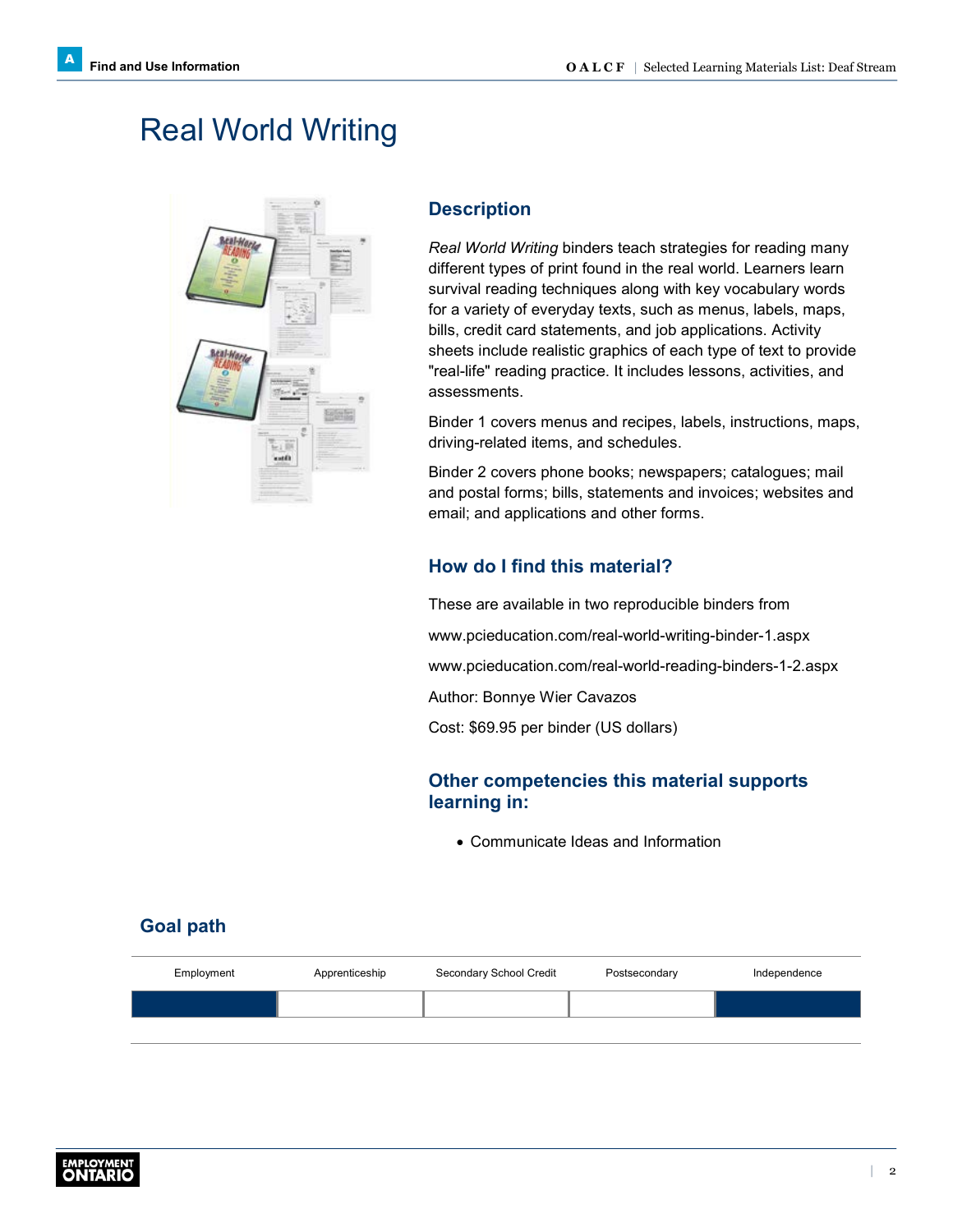# <span id="page-5-0"></span>Real World Reading



#### **Description**

*Real Word Reading* teaches strategies for reading many different types of print found in the real world. Learners learn survival reading techniques along with key vocabulary words for a variety of everyday texts, such as menus, labels, maps, bills, credit card statements, and job applications. Activity sheets include realistic graphics of each type of text to provide "real-life" reading practice.

There are two binders, and each features lesson plans, reproducible activity sheets, extension activities, assessments, and an answer key.

#### **How do I find this material?**

These can be ordered from [www.pcieducation.com/real-world](http://www.pcieducation.com/real-world-reading-binders-1-2.aspx)[reading-binders-1-2.aspx](http://www.pcieducation.com/real-world-reading-binders-1-2.aspx)

Cost: \$69.95 per binder (US dollars)

#### **Other competencies this material supports learning in:**

• Communicate Ideas and Information

| Employment | Apprenticeship | Secondary School Credit | Postsecondary | Independence |
|------------|----------------|-------------------------|---------------|--------------|
|            |                |                         |               |              |
|            |                |                         |               |              |

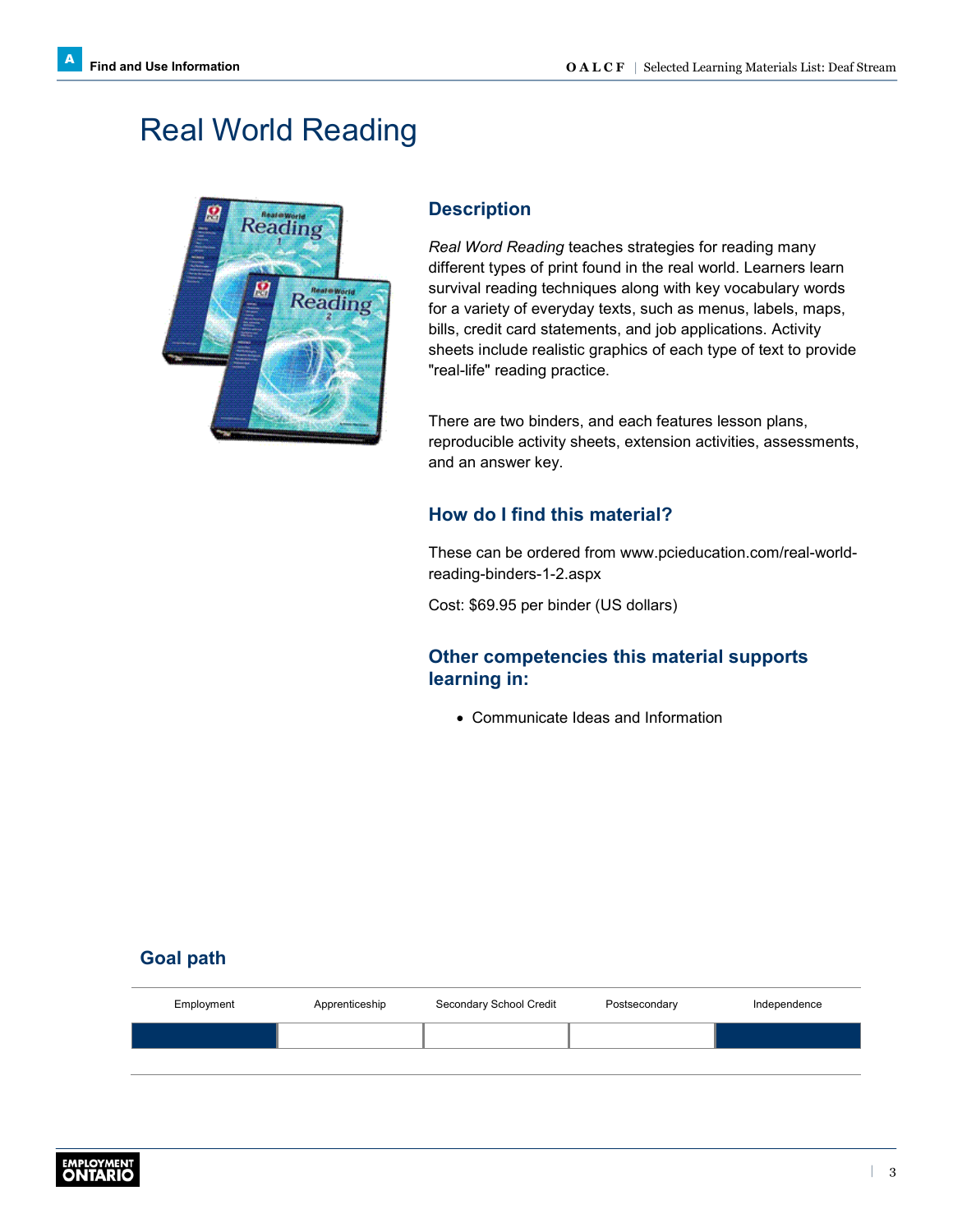# <span id="page-6-0"></span>Complete EnglishSmart Series



#### **Description**

*Complete EnglishSmart* provides ample practice for developing and improving English skills. Concise explanations with examples are provided before practice to guide learners along. The systematically-designed activities cover the key areas of learning-reading comprehension, grammar, vocabulary, usage, and writing.

#### **How do I find this material?**

Available at the following website: [www.teachcanada.ca](http://www.teachcanada.ca) Cost: \$16.98

#### **Other competencies this material supports learning in:**

• Communicate Ideas and Information

| Employment | Apprenticeship | Secondary School Credit | Postsecondary | Independence |
|------------|----------------|-------------------------|---------------|--------------|
|            |                |                         |               |              |
|            |                |                         |               |              |

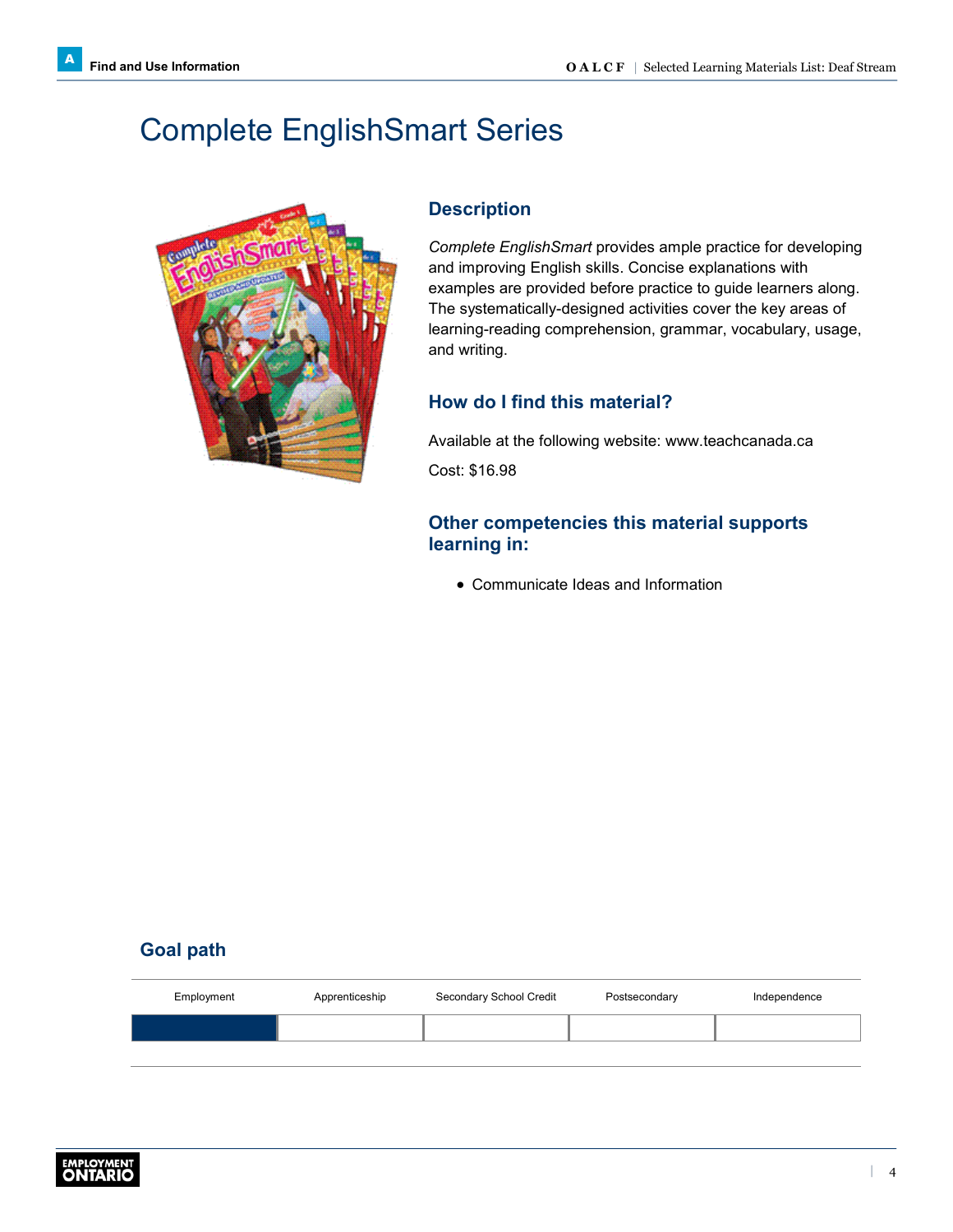# <span id="page-7-0"></span>Groundwork for College Reading



### **Description**

Featuring major chapter additions, freshened content, and enhanced visual appeal, this newly revised edition of *Groundwork for College Reading* is ideal for adult learners in a very basic developmental reading course or ESL course.

### **How do I find this material?**

These can be ordered from [www.townsendpress.com](http://www.townsendpress.com)

Cost: \$25.00 (US dollars)

#### **Other competencies this material supports learning in:**

• Not applicable

| Employment | Apprenticeship | Secondary School Credit | Postsecondary | Independence |
|------------|----------------|-------------------------|---------------|--------------|
|            |                |                         |               |              |
|            |                |                         |               |              |

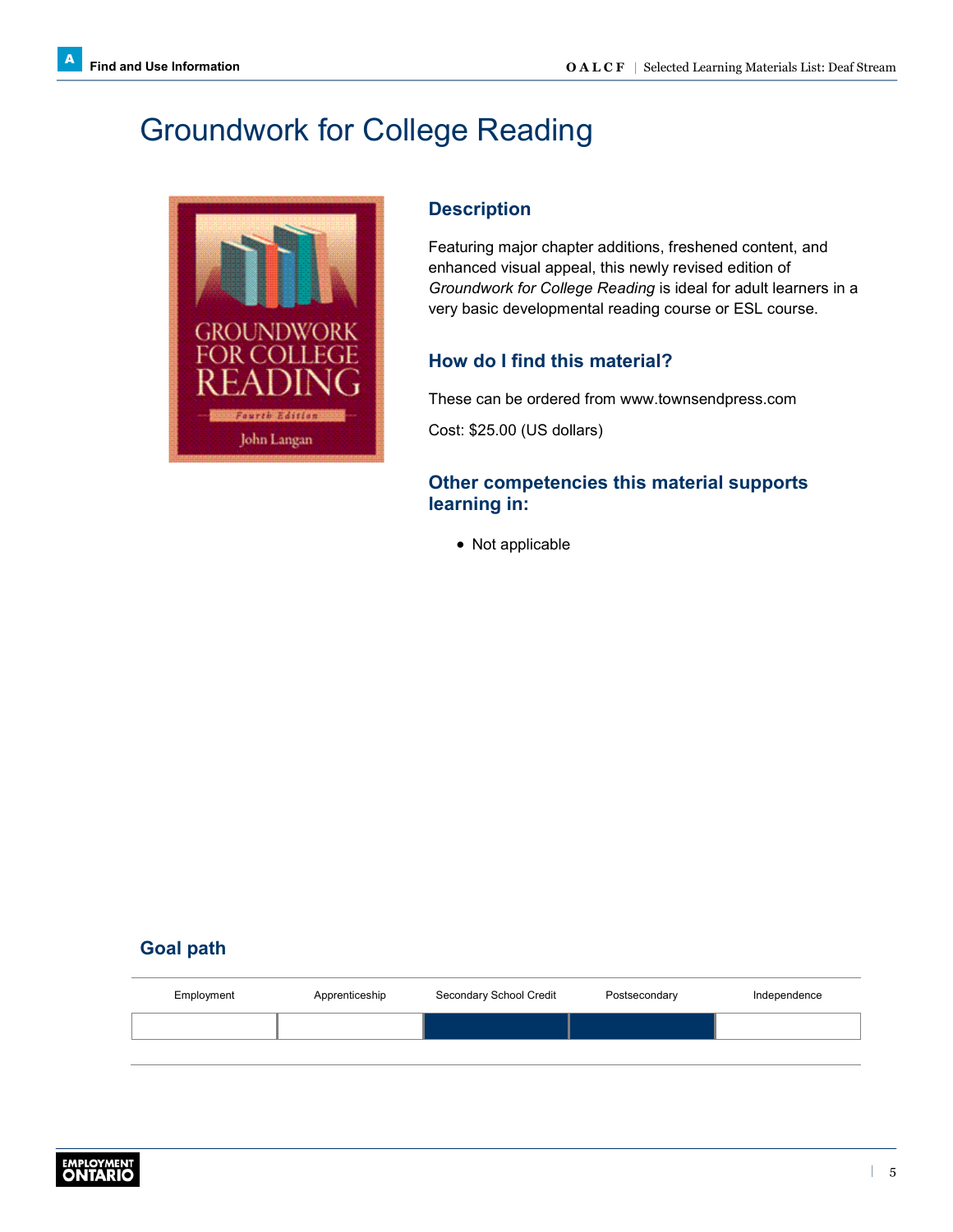# <span id="page-8-0"></span>DEAF CAN! Workforce Literacy Resources



Durham Deaf Services

#### **Description**

*DEAF CAN!* is a practitioner's workforce literacy resource. It provides an overview of 10 entry-level jobs and some of the tasks learners may encounter at each. The main focus of this resource is to develop literacy and numeracy skills while exploring various occupations such as ASL Instructor, Counsellor, Landscaper, and many more.

#### **How do I find this material?**

These can be ordered from [www.durhamdeaf.org/DeafCANresource.html](http://www.durhamdeaf.org/DeafCANresource.html)

Cost: \$45.00

#### **Other competencies this material supports learning in:**

- Communicate Ideas and Information
- Understand and Use Numbers
- Use Digital Technology
- Manage Learning

| Employment | Apprenticeship | Secondary School Credit | Postsecondary | Independence |
|------------|----------------|-------------------------|---------------|--------------|
|            |                |                         |               |              |
|            |                |                         |               |              |

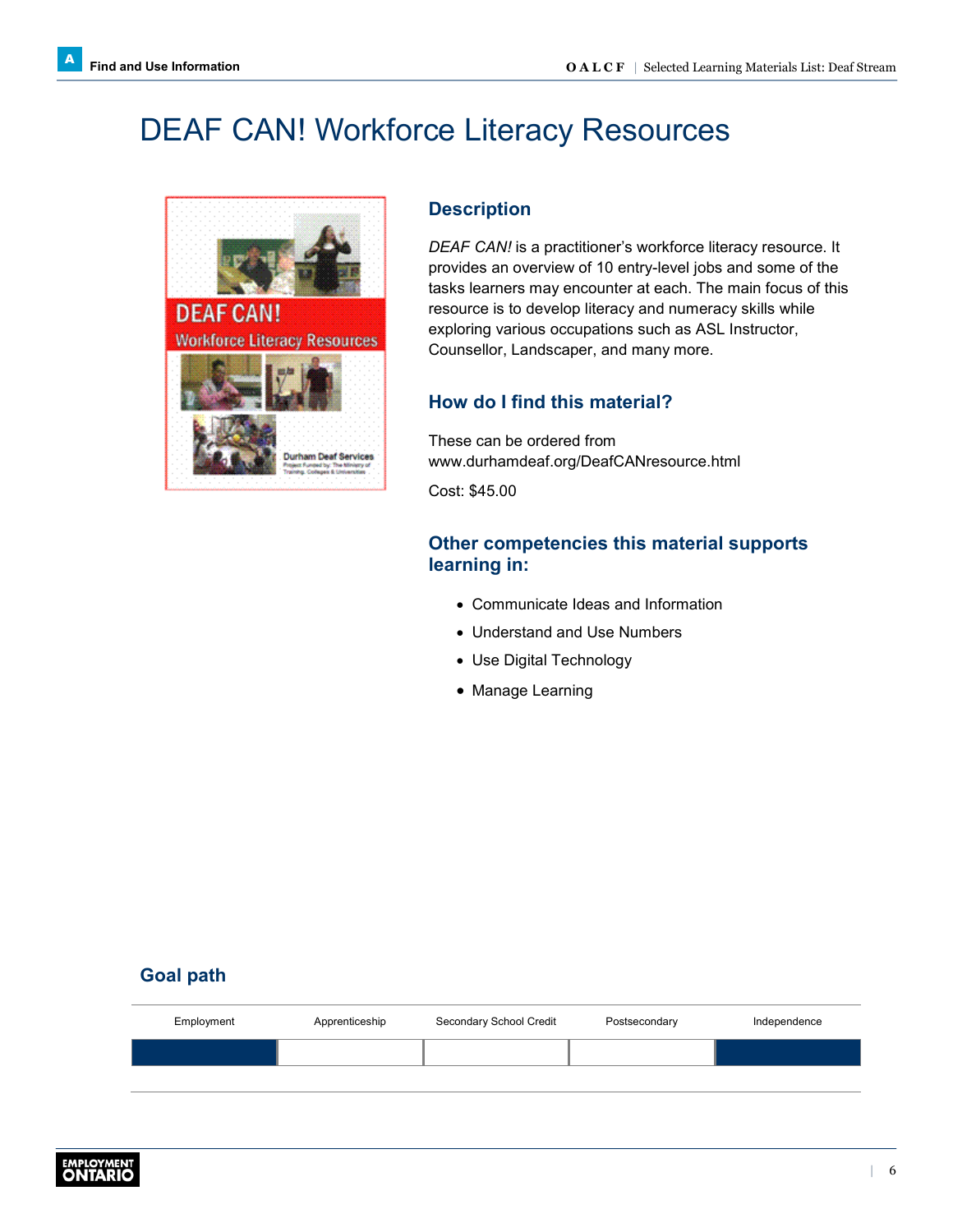# <span id="page-9-1"></span><span id="page-9-0"></span>Basic Paragraph Practice



#### **Description**

This material gives learners a foolproof strategy for writing paragraphs. Using a step-by-step process and a graphic organizer, learners work on writing a five-sentence paragraph. The book also presents 100 "Real-World" topics.

The series includes: Basic Paragraph Practice 1 and 2.

### **How do I find this material?**

These can be ordered from PCI Education [www.pcieducation.com](http://www.pcieducation.com) Author: Kristina Swann Cost: \$44.95 each or the set for \$79.95

#### **Other competencies this material supports learning in:**

• Not applicable

| Employment | Apprenticeship | Secondary School Credit | Postsecondary | Independence |
|------------|----------------|-------------------------|---------------|--------------|
|            |                |                         |               |              |
|            |                |                         |               |              |

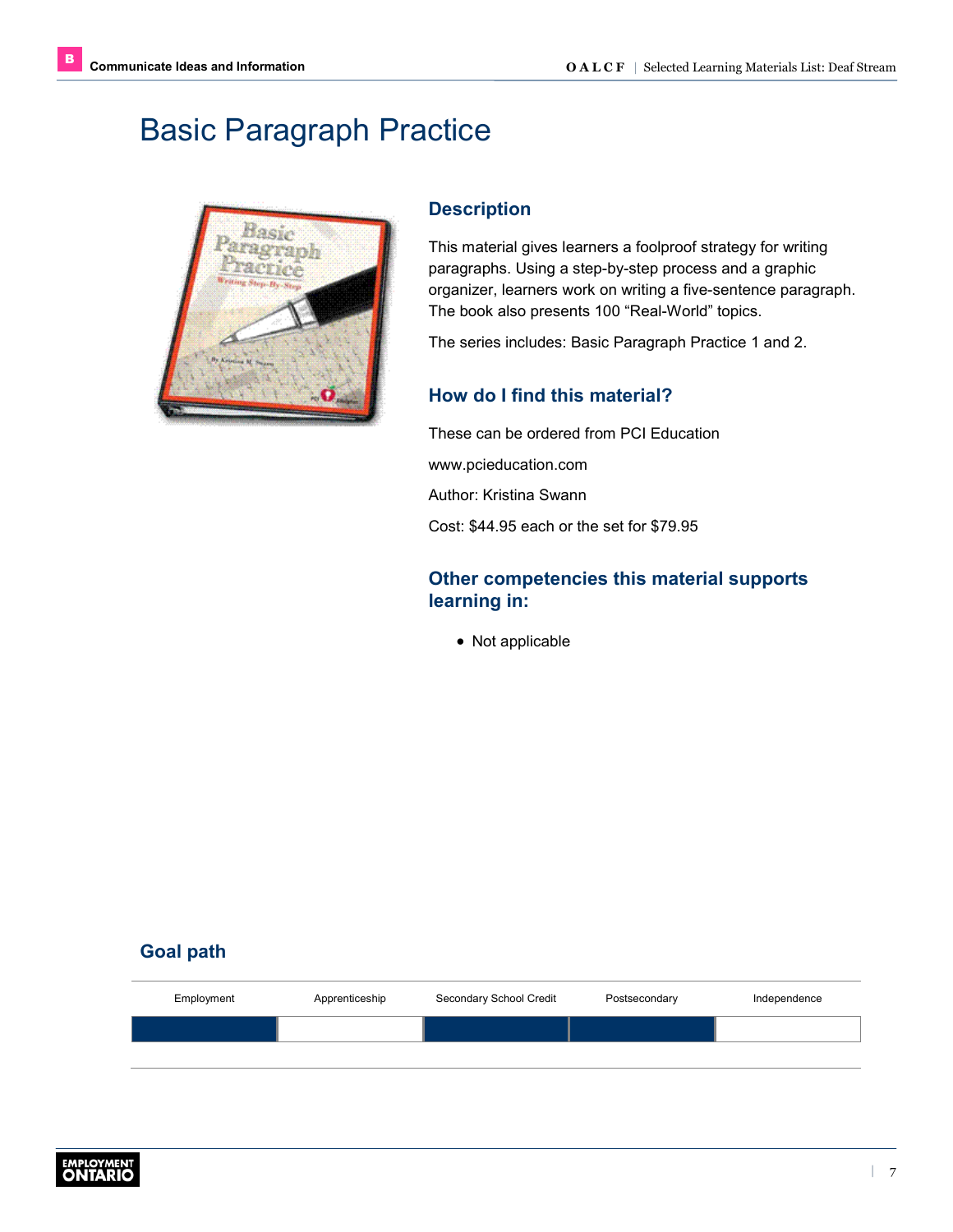# <span id="page-10-0"></span>Word By Word



### **Description**

In this book, more than 4,000 vocabulary words are presented through vibrant illustrations and easy-to-use lessons. There is extensive coverage of important life skill competencies, and the material ties these competencies to standards-based curriculum objectives. Expanded discussion questions encourage learners to share their backgrounds, experiences, and opinions. A Teacher's Guide and Lesson Planner are included on an accompanying CD-ROM and save countless hours of planning. They are also provided as reproducible masters.

### **How do I find this material?**

These can be ordered from [www.amazon.ca](http://www.amazon.ca) Authors: Steven J. Molinsky, Bill Bliss Cost: \$28.17

#### **Other competencies this material supports learning in:**

• Find and Use Information

| Employment | Apprenticeship | Secondary School Credit | Postsecondary | Independence |
|------------|----------------|-------------------------|---------------|--------------|
|            |                |                         |               |              |
|            |                |                         |               |              |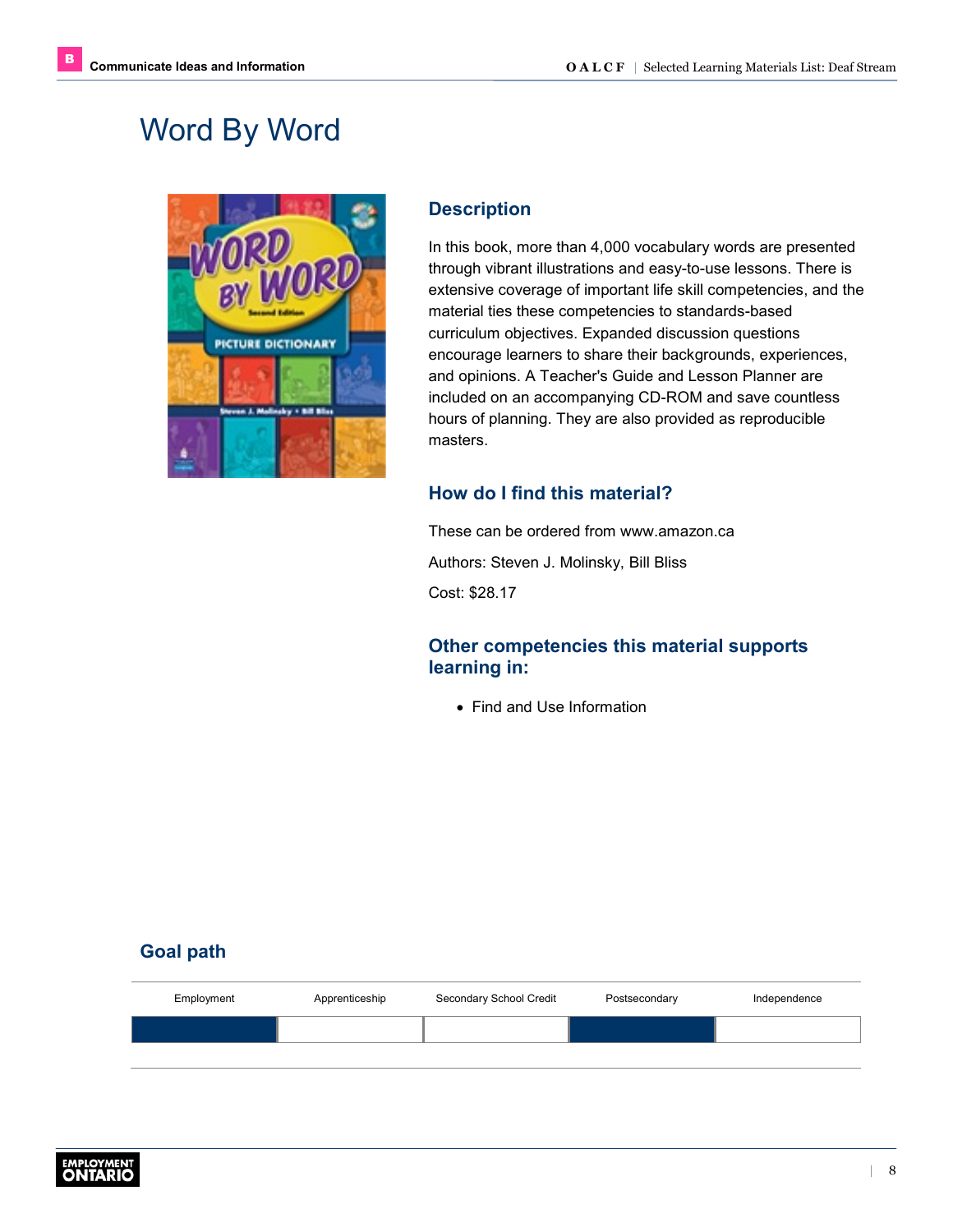# <span id="page-11-0"></span>Get Ready to Write



#### **Description**

*Get Ready to Write* introduces learners to the fundamentals of effective writing. Learners will progress from writing sentences to guided paragraphs, learn to apply organizational principles to the writing process, and at the end of the course, assemble their personal pieces into an autobiography.

### **How do I find this material?**

These can be ordered from [www.abebooks.com](http://www.abebooks.com) Authors: Karen Blanchard, Christine Root Cost: \$3.97 (US dollars)

#### **Other competencies this material supports learning in:**

• Not applicable

| Employment | Apprenticeship | Secondary School Credit | Postsecondary | Independence |
|------------|----------------|-------------------------|---------------|--------------|
|            |                |                         |               |              |
|            |                |                         |               |              |

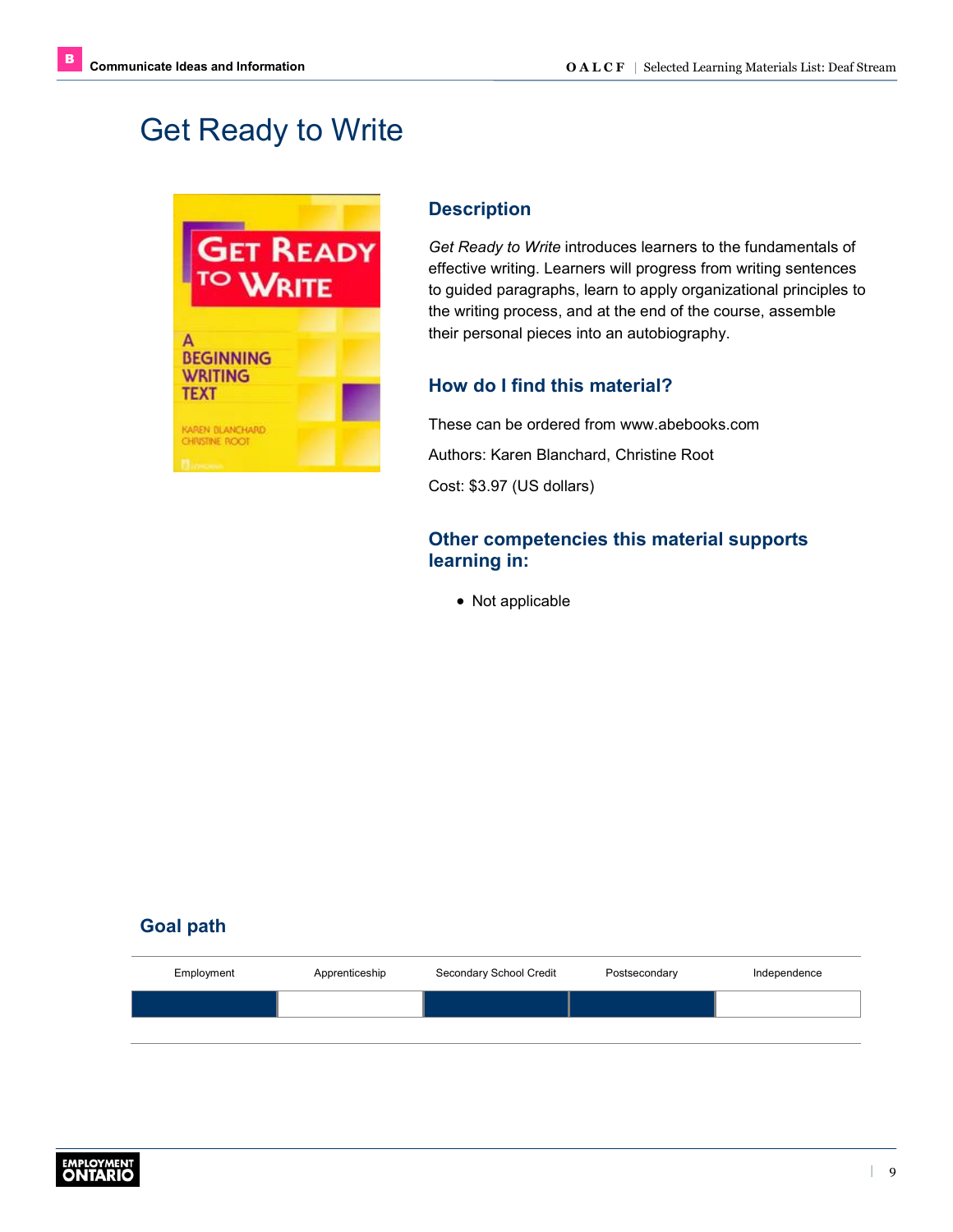# <span id="page-12-0"></span>English Essentials



#### **Description**

This textbook focuses on grammar and punctuation using pictures, stories, and activities geared towards the adult learner.

### **How do I find this material?**

These can be ordered from [www.mcgrawhill.ca](http://www.mcgrawhill.ca) Author: Jon Langan Cost: \$57.95

#### **Other competencies this material supports learning in:**

• Find and Use Information

| Employment | Apprenticeship | Secondary School Credit | Postsecondary | Independence |
|------------|----------------|-------------------------|---------------|--------------|
|            |                |                         |               |              |

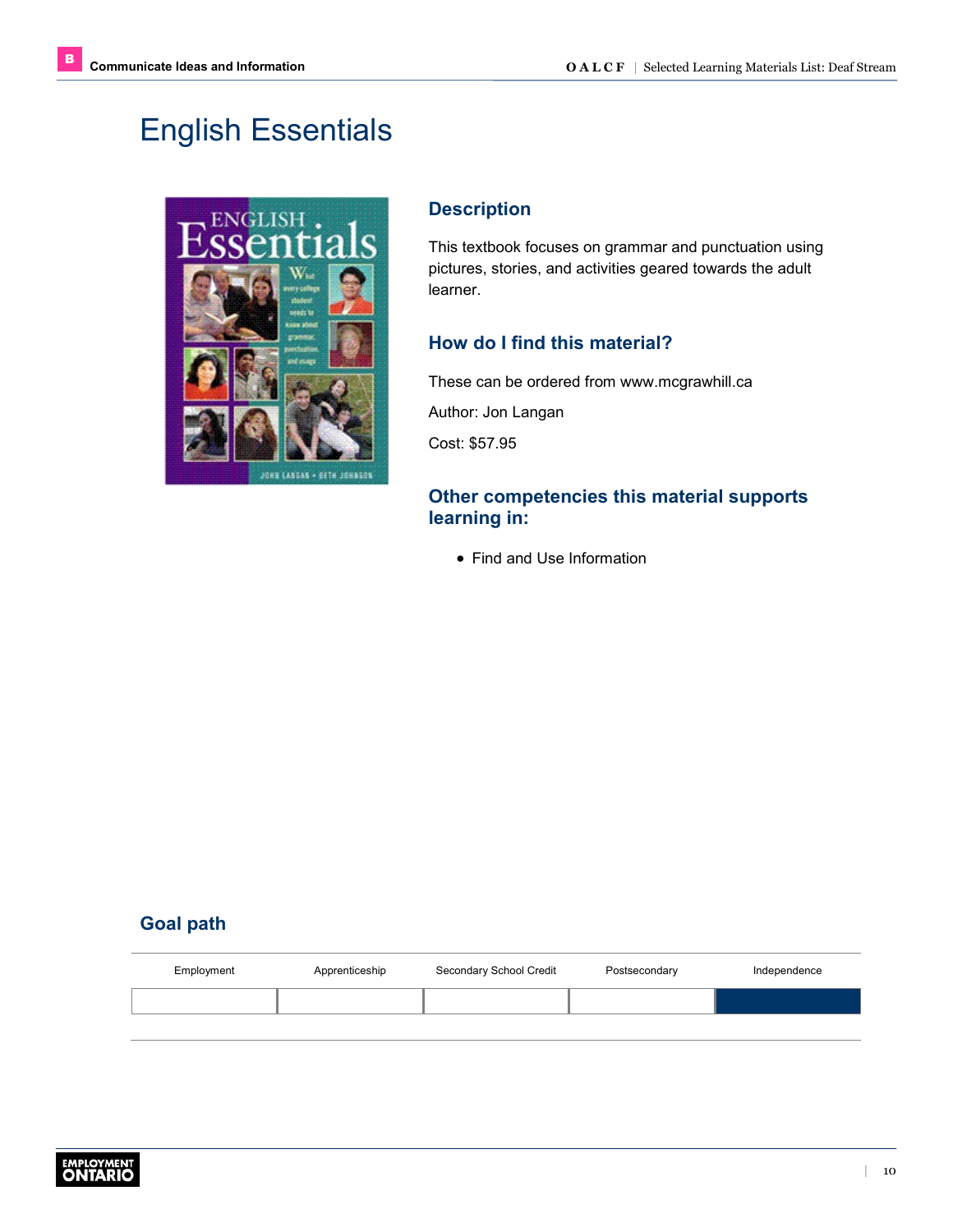# <span id="page-13-0"></span>English–No Problem



### **Description**

*English–No Problem!* is a complete five-level theme-based series for adult English language learners from literacy through high-intermediate levels. It provides a strongly communicative approach that fosters language development and use through integrated skills practice, task and project based lessons, and extensive opportunity for collaborative learning experiences and authentic interactions.

These pages outline key instructional practices. They reflect current "best practices" and an understanding of what is most effective with adult learners, research in second language acquisition, and the instructional standards currently most prominent in the field.

### **How do I find this material?**

These can be ordered from

[www.newreaderspress.com/Items.aspx?hierId=0070](http://www.newreaderspress.com/Items.aspx?hierId=0070)

Cost: between \$5.00 and \$20.00 per item

#### **Other competencies this material supports learning in:**

• Find and Use Information

| Employment | Apprenticeship | Secondary School Credit | Postsecondary | Independence |
|------------|----------------|-------------------------|---------------|--------------|
|            |                |                         |               |              |
|            |                |                         |               |              |

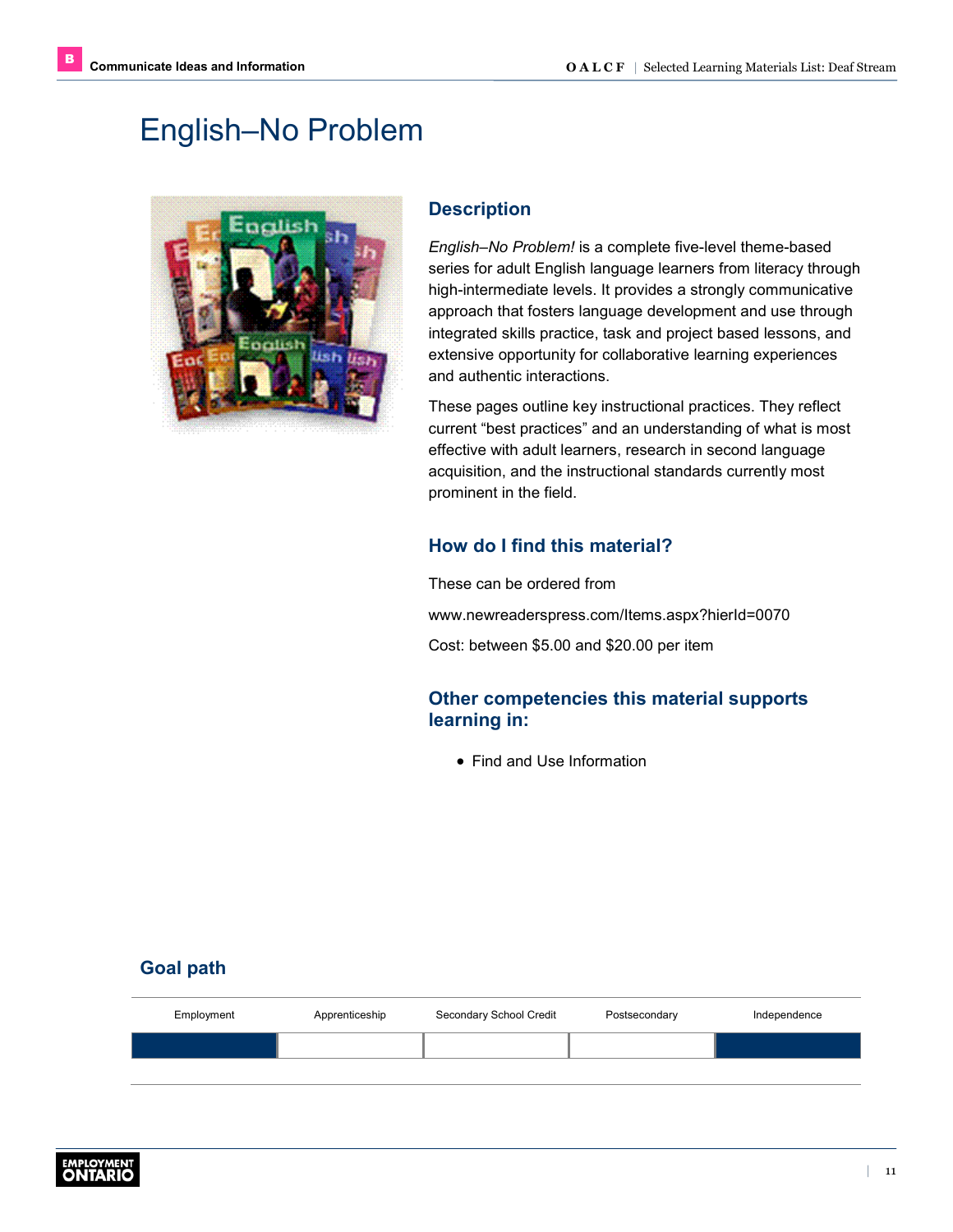# <span id="page-14-1"></span><span id="page-14-0"></span>Math Stories: Subtraction



#### **Description**

Tell-your-own math stories, subtraction puzzles, secret codes, a subtraction table and more.

#### **How do I find this material?**

These can be ordered from [www.kidscanpress.com/US/Math-](http://www.kidscanpress.com/US/Math-Stories-Subtraction-P2870.aspx)[Stories-Subtraction-P2870.aspx](http://www.kidscanpress.com/US/Math-Stories-Subtraction-P2870.aspx)

Cost: \$3.95

#### **Other competencies this material supports learning in:**

- Find and Use Information
- Communicate Ideas and Information

| Employment | Apprenticeship | Secondary School Credit | Postsecondary | Independence |
|------------|----------------|-------------------------|---------------|--------------|
|            |                |                         |               |              |
|            |                |                         |               |              |

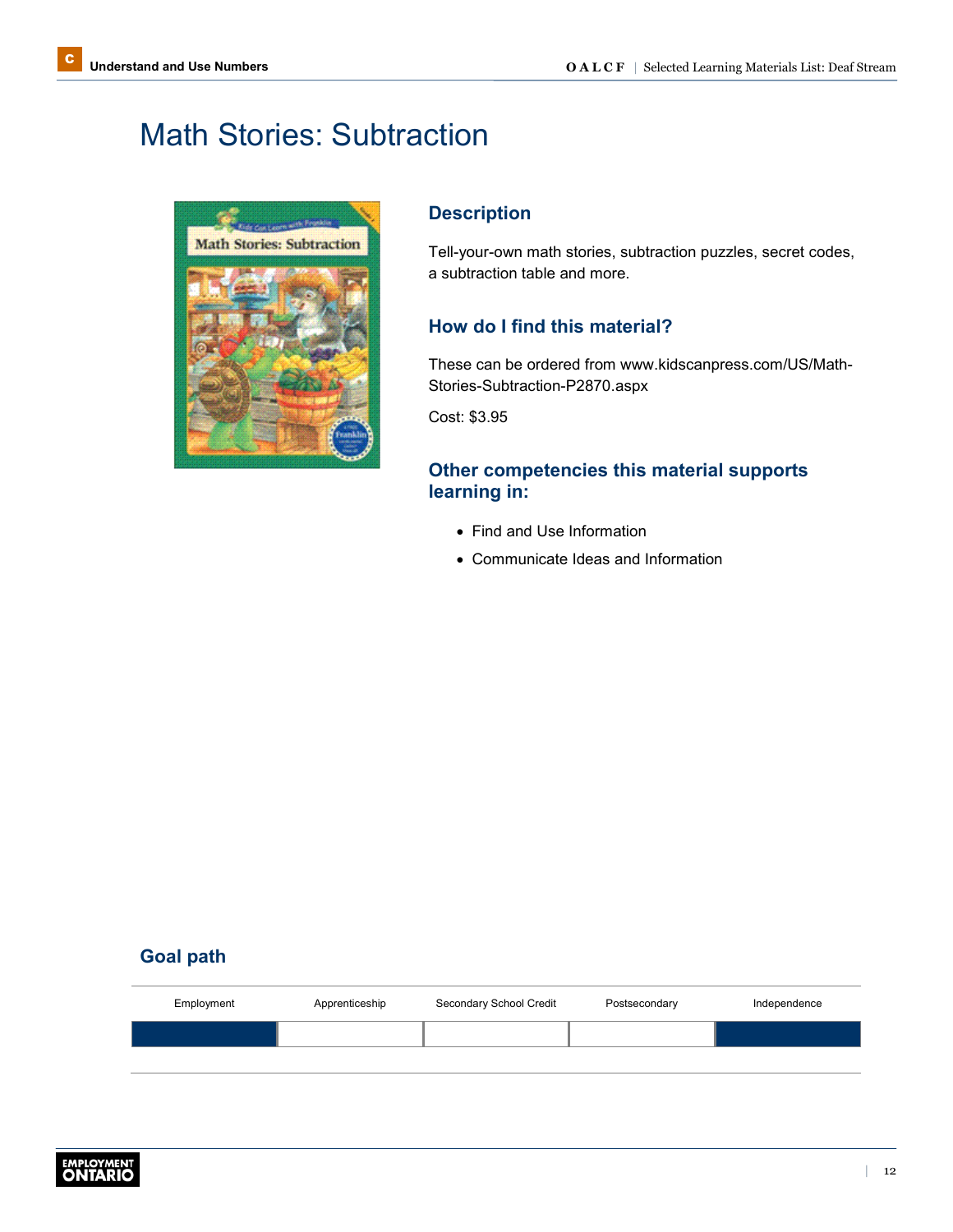# <span id="page-15-0"></span>JUMP Math 1.1



#### **Description**

JUMP Math believes that all learners can be led to think mathematically, and that with even a modest amount of attention every learner will flourish. By demonstrating that even people who are failing math or who are labelled as slow learners can excel at math, the makers of this resource hope to dispel the myths that currently prevail. It offers educators complete and balanced materials as well as training to help them reach *all* learners.

#### **How do I find this material?**

More information can be found at [www.jumpmath.org](http://www.jumpmath.org) Available for order from [www.amazon.ca](http://www.amazon.ca)

Cost: \$10.15

#### **Other competencies this material supports learning in:**

• Find and Use Information

| Employment | Apprenticeship | Secondary School Credit | Postsecondary | Independence |
|------------|----------------|-------------------------|---------------|--------------|
|            |                |                         |               |              |
|            |                |                         |               |              |

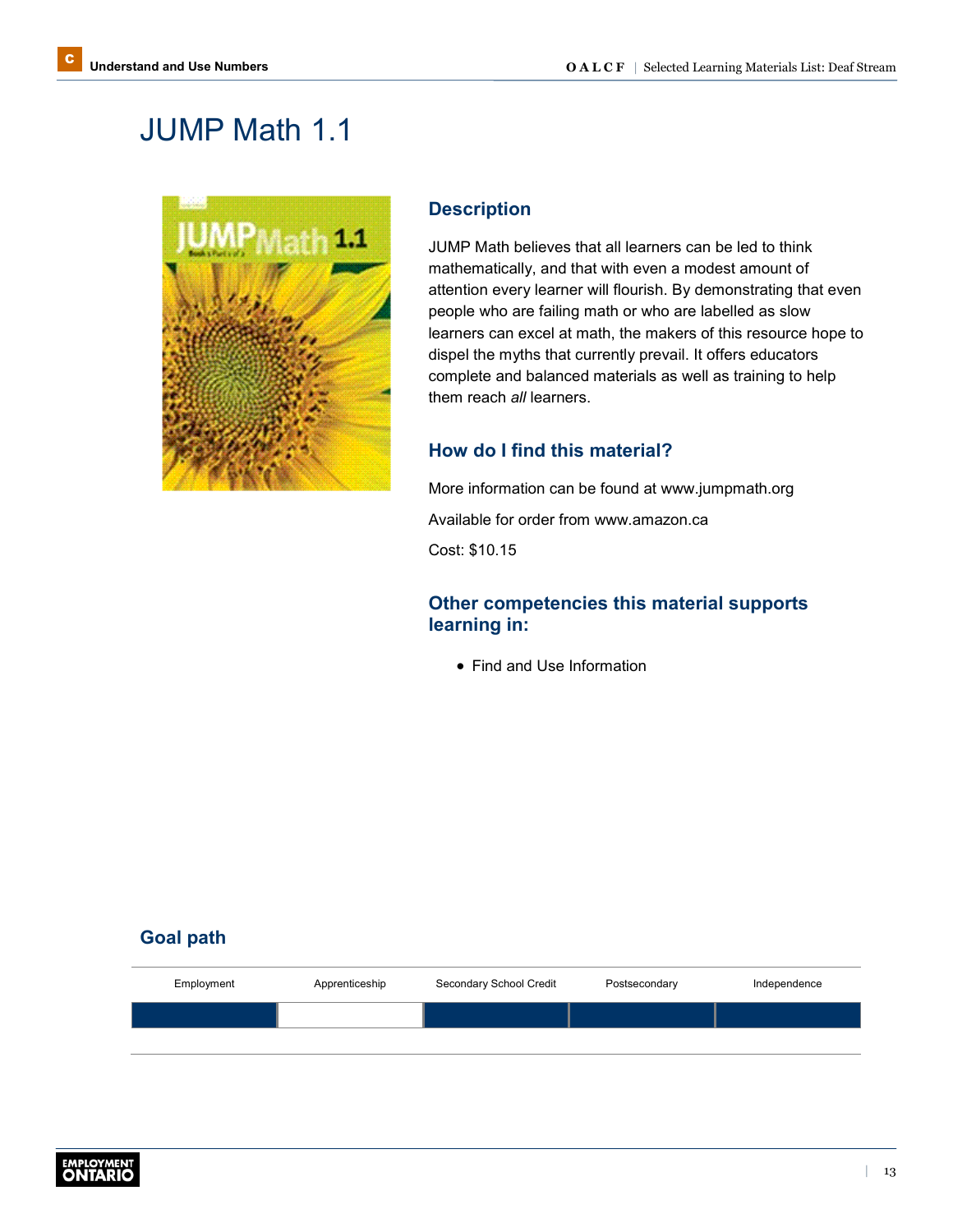# <span id="page-16-0"></span>Breakthrough to Math



#### **Description**

The *Breakthrough to Math* series breaks skills down into basic steps and focuses on one skill at a time to make math easier to understand. It uses clear, simple instructions to help learners see how math is used in whole number computation, fractions, decimals, percentages, algebra, and geometry.

There are four levels of Skill Books with evenly placed instruction covering a single skill or group of related skills per book to help build learner confidence and ensure learner success. The Skill Books offer straightforward step-by-step instructions on how to use the series. They also include diagnostic, prescriptive, and evaluative tools which can be learner-administered.

#### **How do I find this material?**

These can be ordered from [www.newreaderspress.com](http://www.newreaderspress.com)

Cost: \$1.00 to \$53.28 per item

#### **Other competencies this material supports learning in:**

• Find and Use Information

| Employment | Apprenticeship | Secondary School Credit | Postsecondary | Independence |
|------------|----------------|-------------------------|---------------|--------------|
|            |                |                         |               |              |
|            |                |                         |               |              |

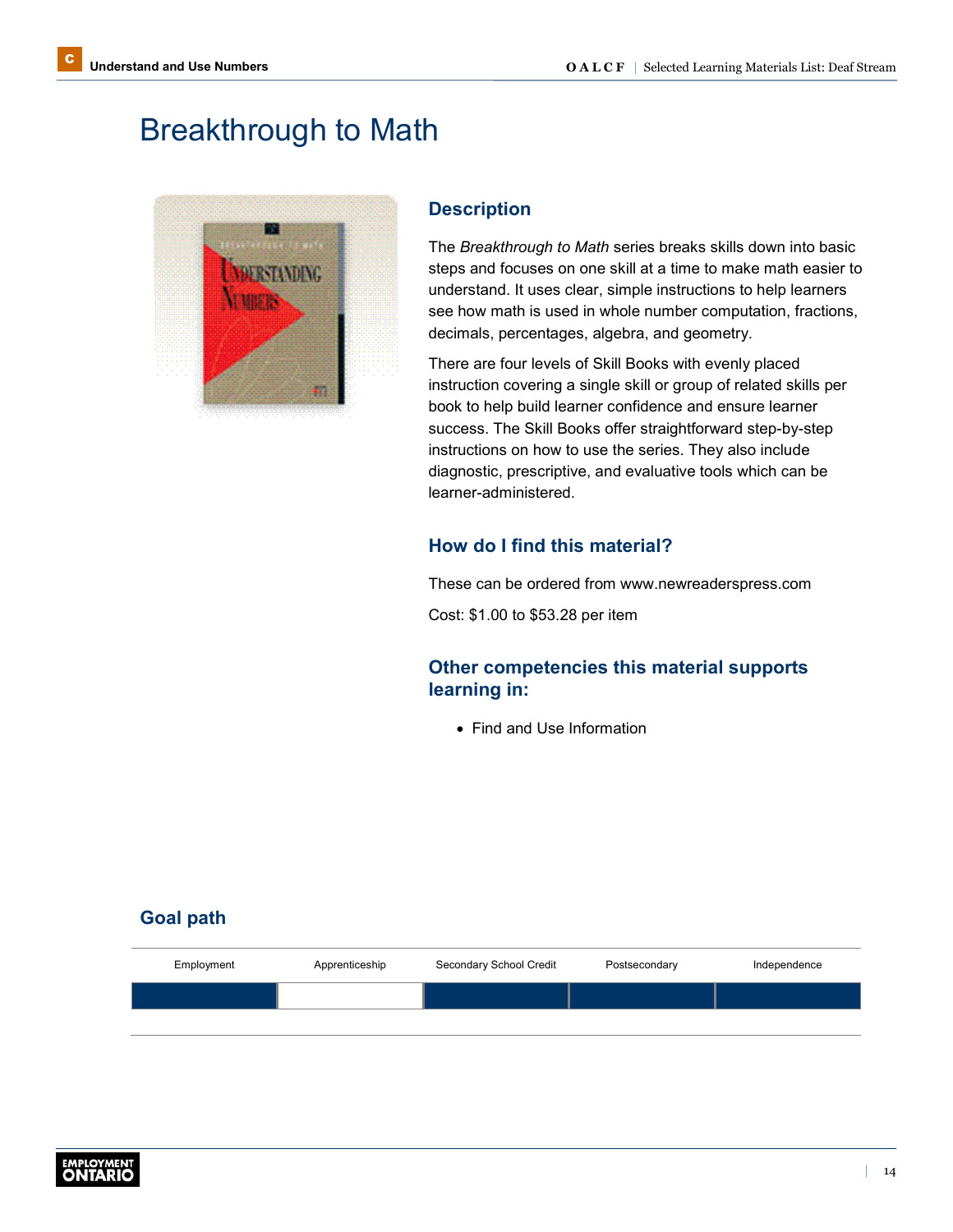# <span id="page-17-0"></span>Refresher Mathematics



#### **Description**

This book can be used with learners to build their math skills.

#### **How do I find this material?**

These can be ordered from [www.abebooks.com/](http://www.abebooks.com/)

Cost: \$1.00 (US dollars)

#### **Other competencies this material supports learning in:**

- Find and Use Information
- Communicate Ideas and Information

| Employment | Apprenticeship | Secondary School Credit | Postsecondary | Independence |
|------------|----------------|-------------------------|---------------|--------------|
|            |                |                         |               |              |
|            |                |                         |               |              |

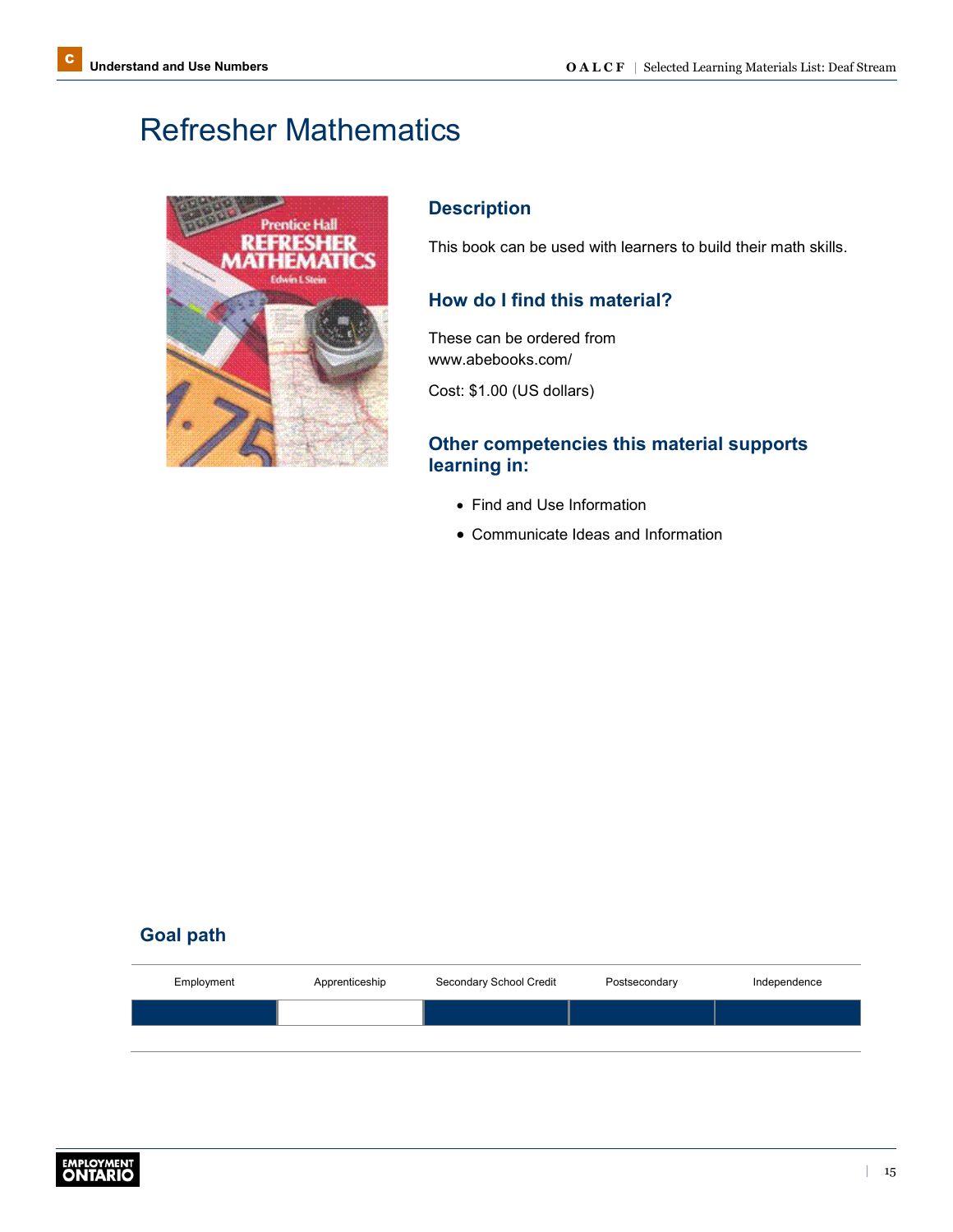# <span id="page-18-0"></span>Math Sense



#### **Description**

This series combines the best elements of traditional skill development with empowerment based learning. *Math Sense* offers easy-to-follow step-by-step instruction in each skill area, followed by practice and real-life application.

*Math Sense* teaches problem-solving strategies for questions. It includes practice tests and instructions for using calculators.

#### **How do I find this material?**

These can be ordered from [www.frontiercollegebooks.ca](http://www.frontiercollegebooks.ca) Cost: \$15.55 to \$28.80 per item

#### **Other competencies this material supports learning in:**

• Find and Use Information

| Employment | Apprenticeship | Secondary School Credit | Postsecondary | Independence |
|------------|----------------|-------------------------|---------------|--------------|
|            |                |                         |               |              |
|            |                |                         |               |              |

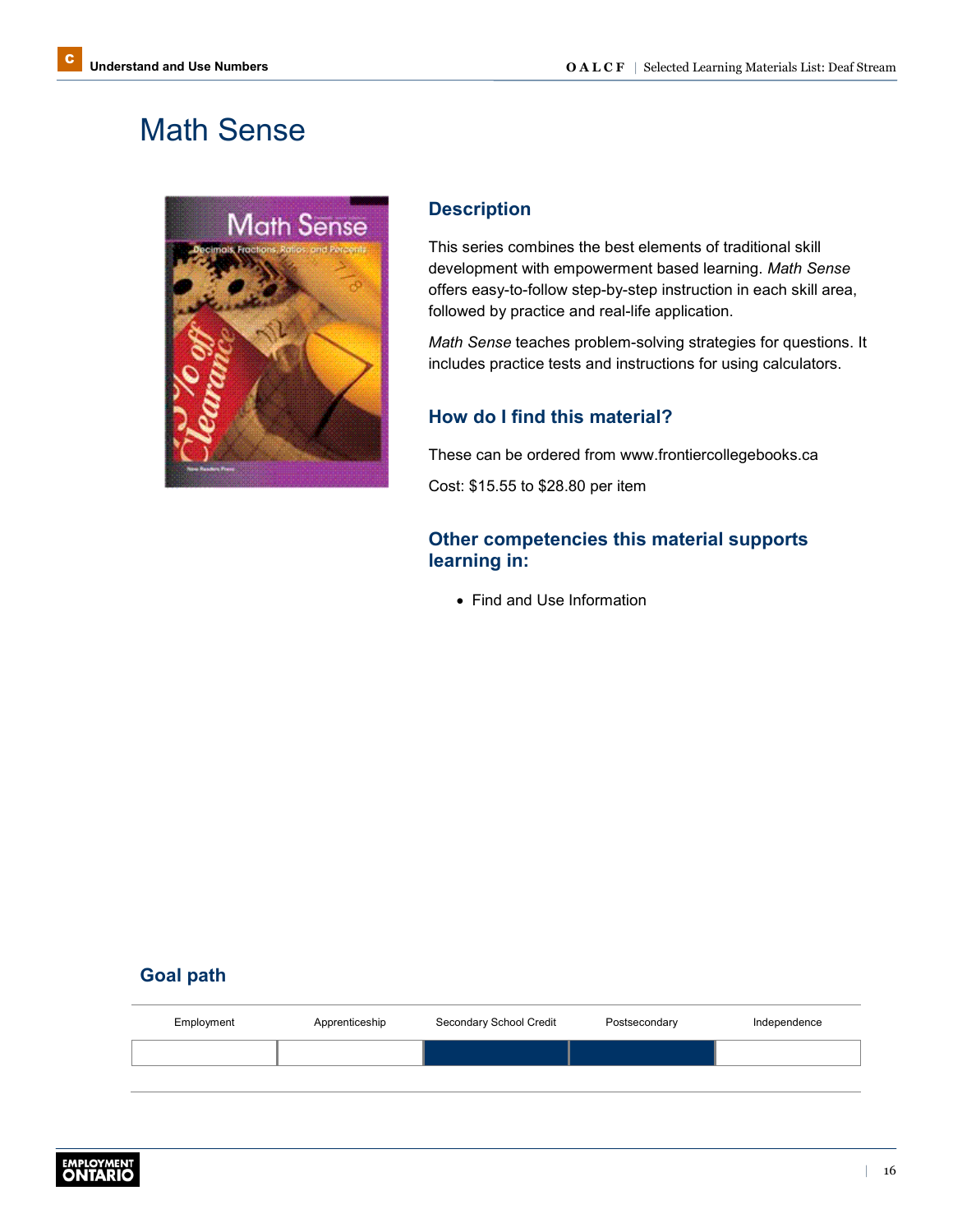# <span id="page-19-1"></span><span id="page-19-0"></span>American Sign Language University Resource Site



#### **Description**

Lifeprint.com is an American Sign Language resource website that includes links to First 100 Signs, free lessons, a dictionary, and practice tools.

#### **How do I find this material?**

This website is found at [www.lifeprint.com](http://www.lifeprint.com)

Cost: Free

#### **Other competencies this material supports learning in:**

- Find and Use Information
- Communicate Ideas and Information
- Understand and Use Numbers

| Employment | Apprenticeship | Secondary School Credit | Postsecondary | Independence |
|------------|----------------|-------------------------|---------------|--------------|
|            |                |                         |               |              |
|            |                |                         |               |              |

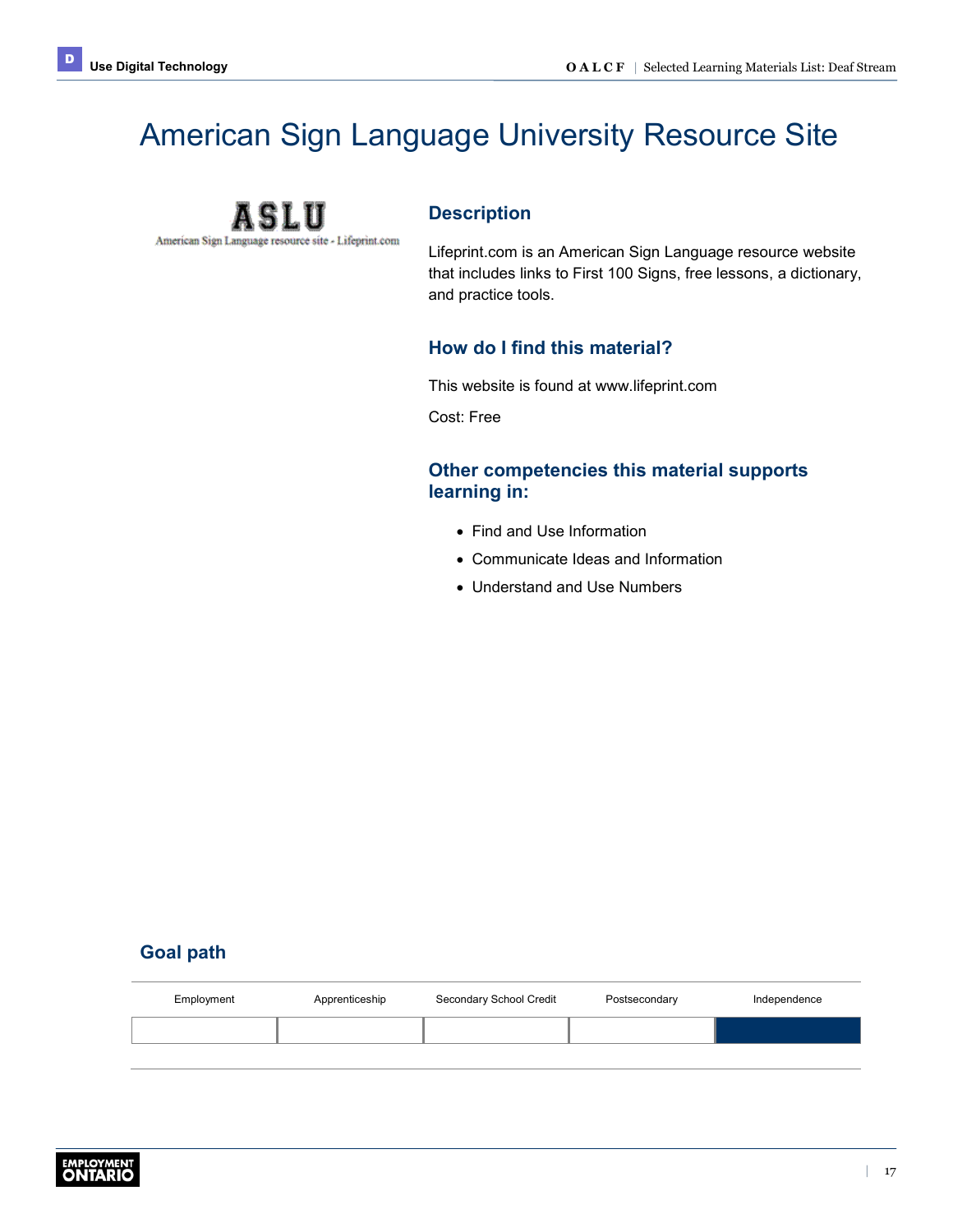# <span id="page-20-0"></span>Edhelper.com



#### **Description**

This is an online resource site that includes links to free lessons, dictionary, and practice tools.

#### **How do I find this material?**

This website is found at [www.edhelper.com](http://www.edhelper.com)

Cost: Free

#### **Other competencies this material supports learning in:**

• Find and Use Information

| Employment | Apprenticeship | Secondary School Credit | Postsecondary | Independence |
|------------|----------------|-------------------------|---------------|--------------|
|            |                |                         |               |              |
|            |                |                         |               |              |

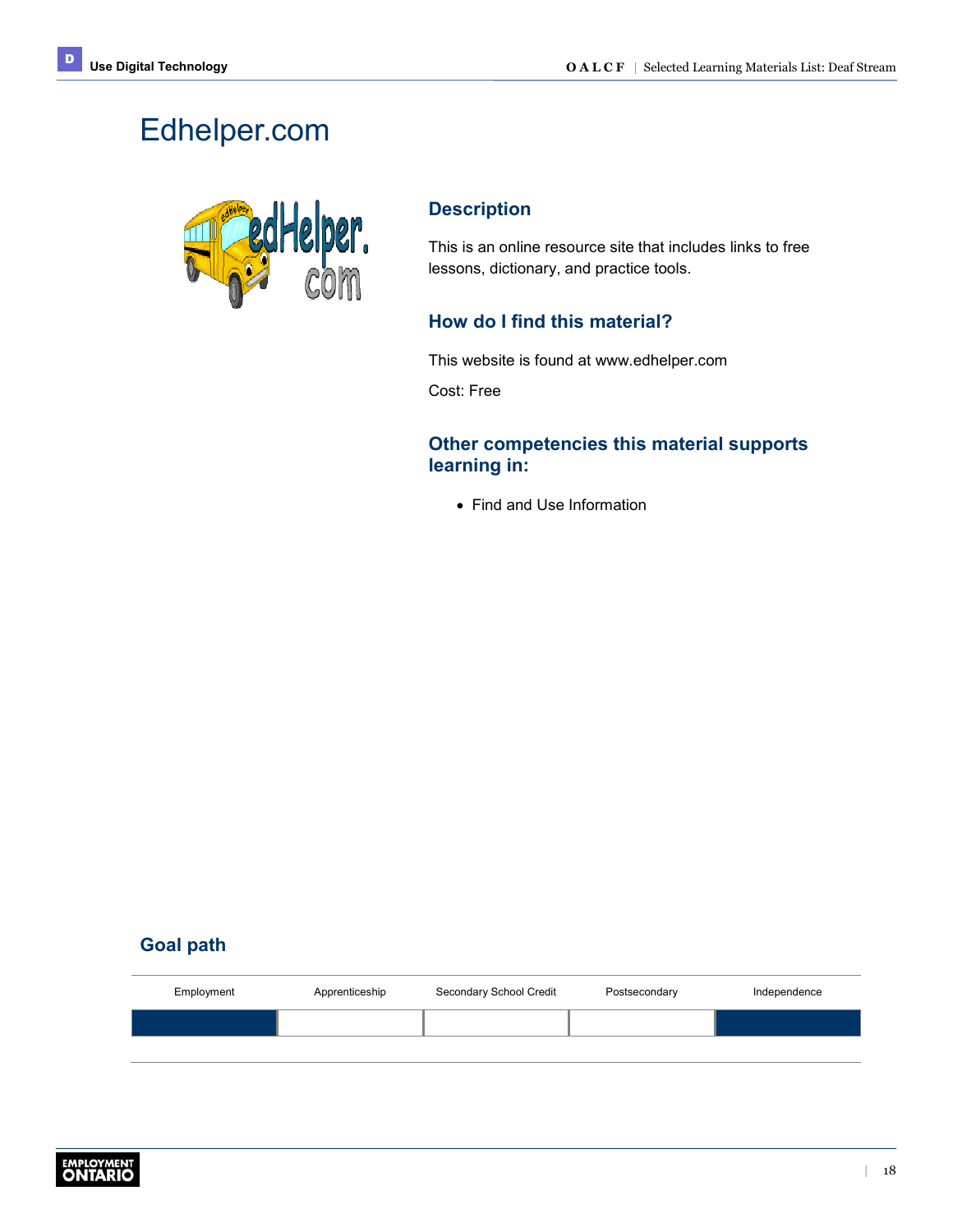# <span id="page-21-0"></span>www.aslpro.com



#### **Description**

This is an American Sign Language resource site that includes links to free lessons, dictionary, and practice tools.

#### **How do I find this material?**

This website is found at [www.aslpro.com](http://www.aslpro.com)

Cost: Free

#### **Other competencies this material supports learning in:**

- Find and Use Information
- Communicate Ideas and Information

| Employment | Apprenticeship | Secondary School Credit | Postsecondary | Independence |
|------------|----------------|-------------------------|---------------|--------------|
|            |                |                         |               |              |
|            |                |                         |               |              |

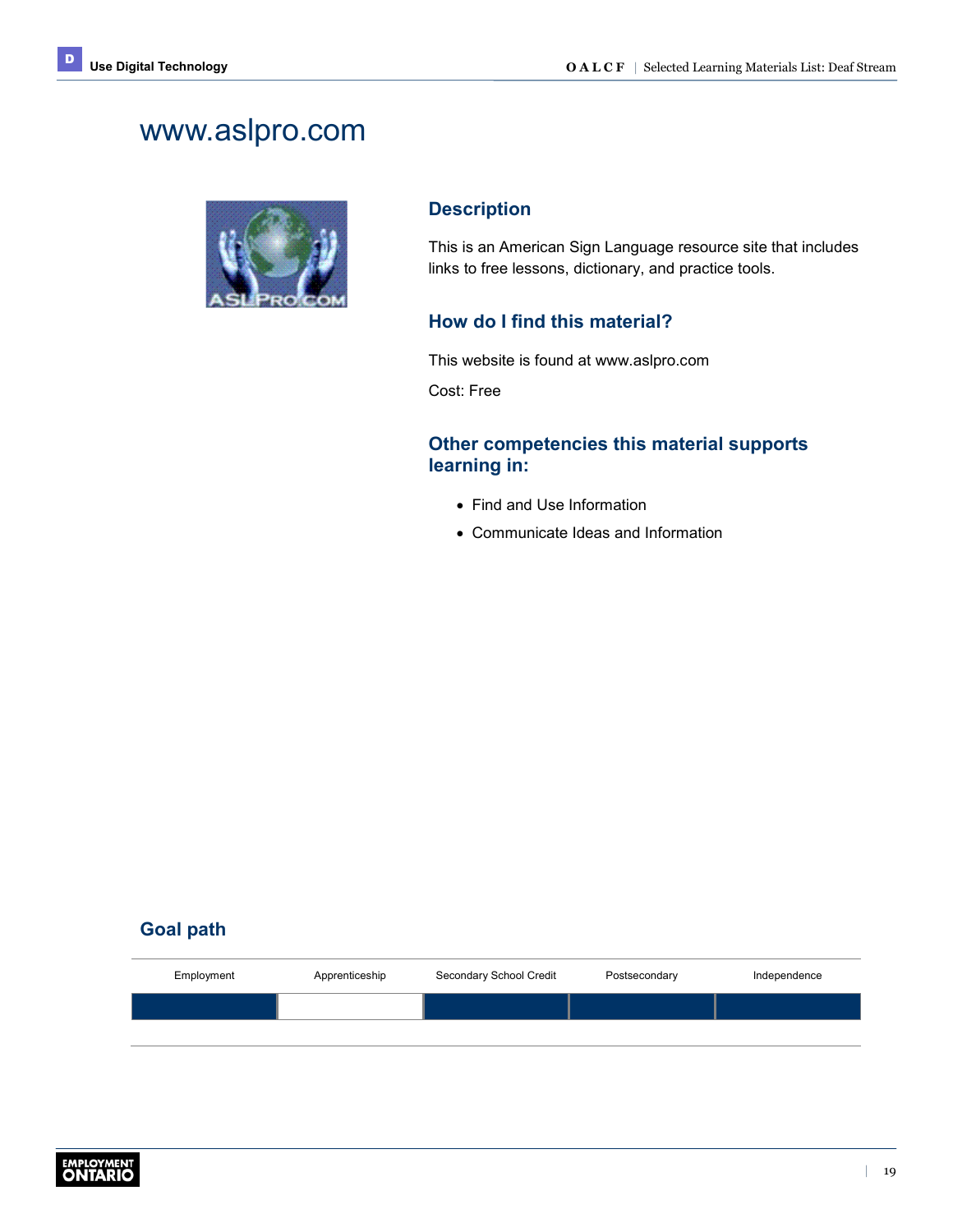# <span id="page-22-0"></span>Visual Thesaurus

# **VISUALTHESAURUS**

#### **Description**

The *Visual Thesaurus* is an interactive tool that allows you to discover the connections between words in a visually captivating display. Word maps let you search for a word and then explore related concepts, revealing the way words and meanings relate to each other. It contains more than 145,000 words and 115,000 meanings organized in an innovative and intuitive design.

#### **How do I find this material?**

This website is found at [www.visualthesaurus.com](http://www.visualthesaurus.com)

(A subscription is required for full access, but you can try a few words for free)

**Cost:** \$2.95 US dollars per month for online subscription

#### **Other competencies this material supports learning in:**

- Find and Use Information
- Communicate Ideas and Information

| Employment | Apprenticeship | Secondary School Credit | Postsecondary | Independence |
|------------|----------------|-------------------------|---------------|--------------|
|            |                |                         |               |              |
|            |                |                         |               |              |

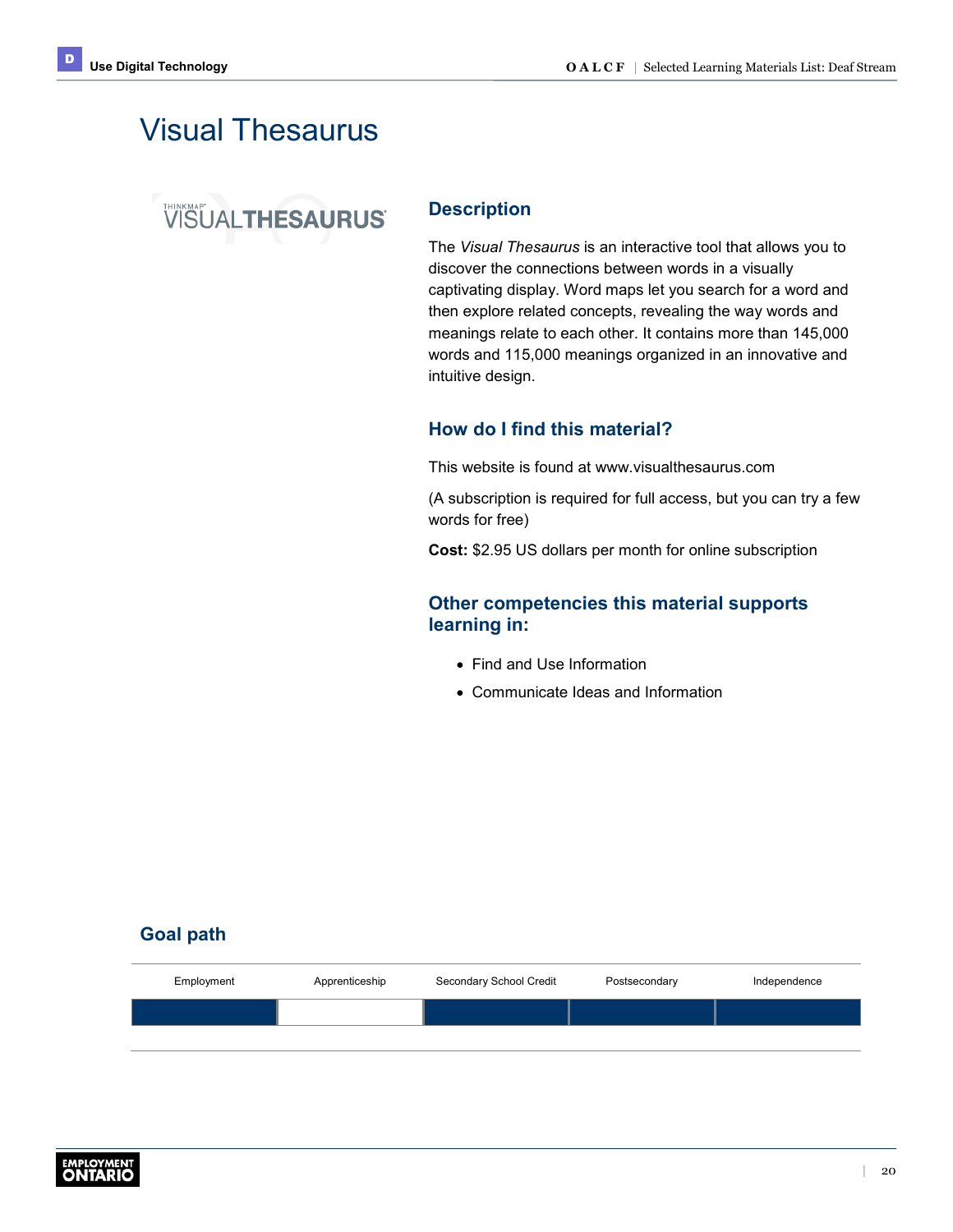# <span id="page-23-0"></span>www.abcteach.com



#### **Description**

This is a quality educational site that offers 5,000+ free printable theme units, word puzzles, writing forms, book report forms, math, ideas, and lessons.

#### **How do I find this material?**

This website is found at [www.abcteach.com](http://www.abcteach.com)

Cost: Some free resources. Full access is \$39.99 for an individual annual membership.

#### **Other competencies this material supports learning in:**

- Find and Use Information
- Communicate Ideas and Information
- Understand and Use Numbers

| Employment | Apprenticeship | Secondary School Credit | Postsecondary | Independence |
|------------|----------------|-------------------------|---------------|--------------|
|            |                |                         |               |              |
|            |                |                         |               |              |

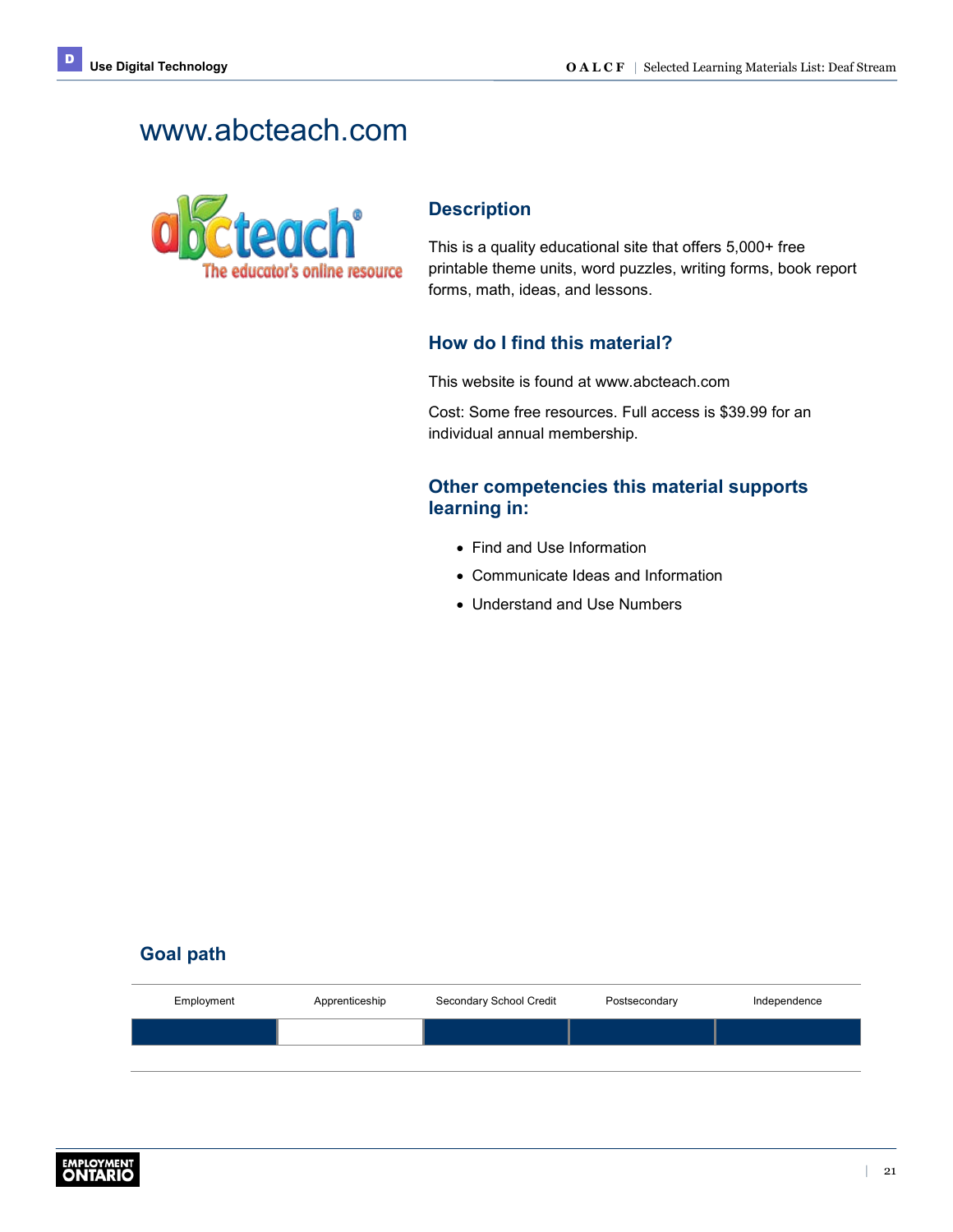# <span id="page-24-0"></span>Fact Monster



#### **Description**

This website contains free printable theme units, word puzzles, writing forms, book report forms, math, ideas, and lessons.

#### **How do I find this material?**

This website is found at <http://dictionary.factmonster.com>

Cost: Free

#### **Other competencies this material supports learning in:**

- Find and Use Information
- Communicate Ideas and Information
- Understand and Use Numbers

| Employment | Apprenticeship | Secondary School Credit | Postsecondary | Independence |
|------------|----------------|-------------------------|---------------|--------------|
|            |                |                         |               |              |
|            |                |                         |               |              |

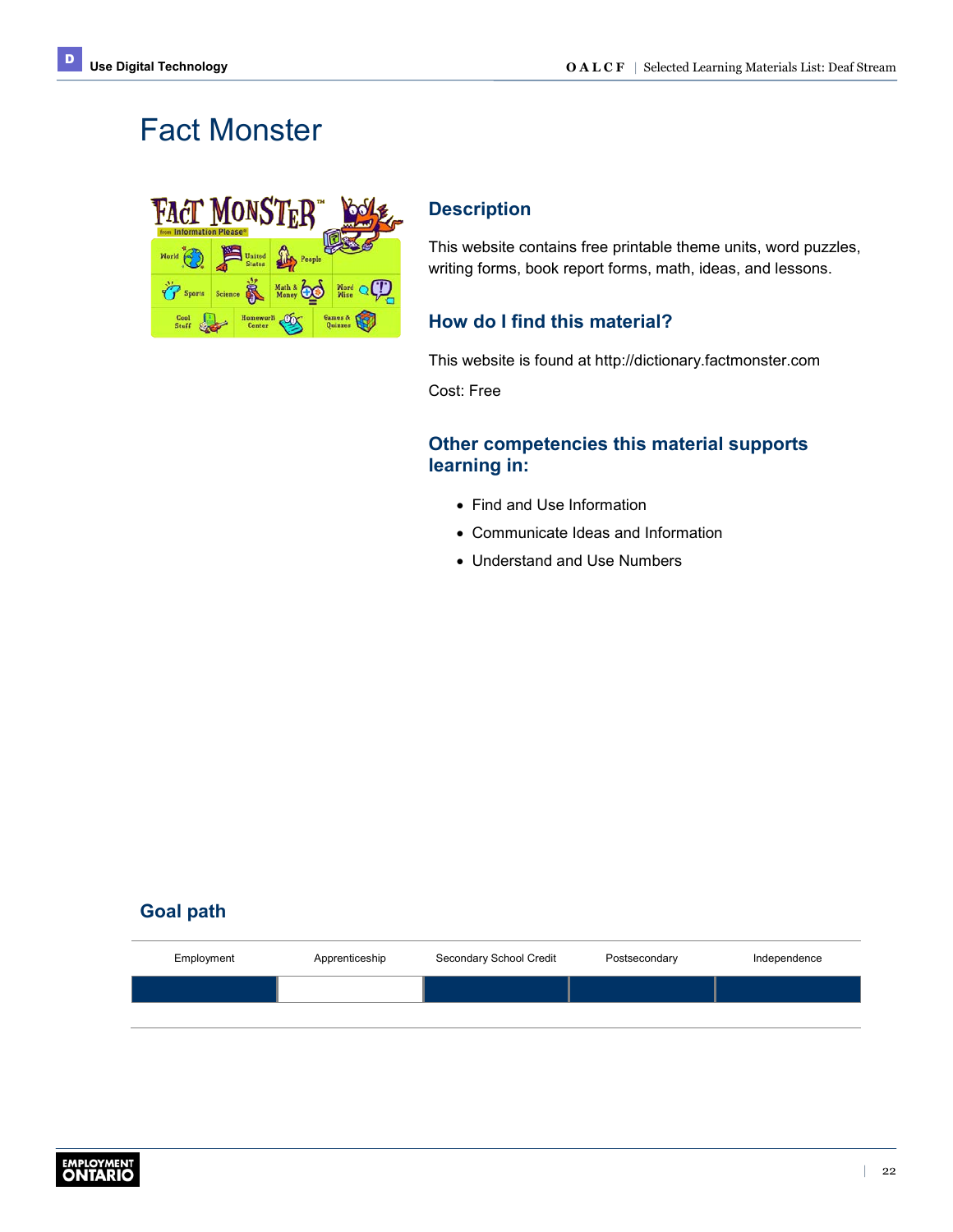# <span id="page-25-1"></span><span id="page-25-0"></span>Basic Vocabulary in Use



#### **Description**

Beginning learners can access 1,200 basic North American English vocabulary items presented via sixty units in this book, which is designed for both classroom and self-study use. Its easy-to-use format presents a content or grammar-based area of vocabulary on the left-hand page and practice activities on the right-hand page. Firmly based on current vocabulary acquisition theory, *Basic Vocabulary in Use* promotes good learning habits and teaches learners how to discover rules for using vocabulary correctly. It also offers an index with phonetic transcriptions, a complete answer key, and an audio CD. Intermediate and upper-intermediate level books are also available. An edition without answers, suitable for classroom use, is also available.

#### **How do I find this material?**

These can be ordered from [www.amazon.ca](http://www.amazon.ca)

Cost: \$29.95

#### **Other competencies this material supports learning in:**

- Communicate Ideas and Information
- Use Digital Technology

| Employment | Apprenticeship | Secondary School Credit | Postsecondary | Independence |
|------------|----------------|-------------------------|---------------|--------------|
|            |                |                         |               |              |
|            |                |                         |               |              |

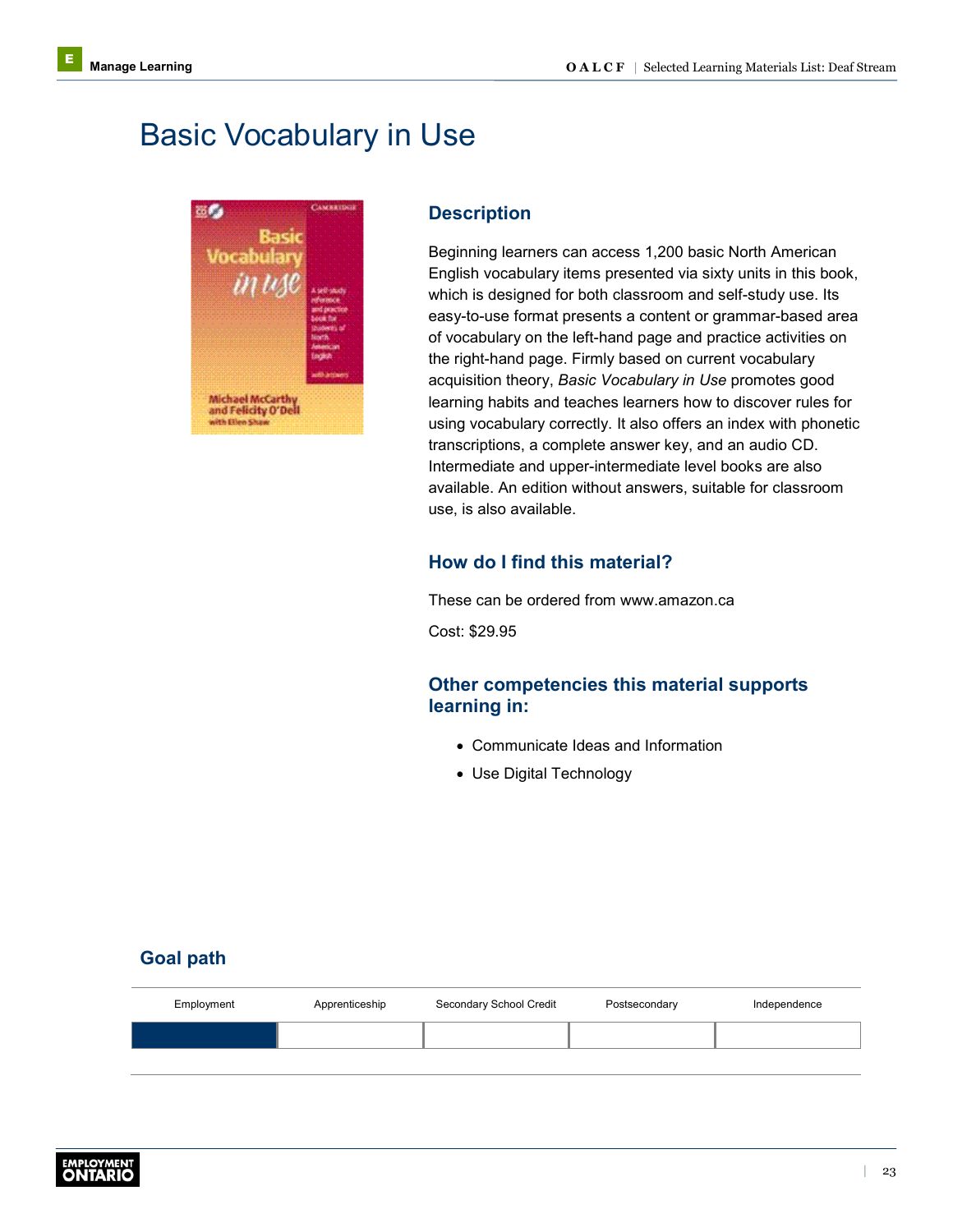# <span id="page-26-0"></span>Grammar Express Basic



#### **Description**

*Grammar Express Basic* is designed just for beginning and lowintermediate learners. Appropriate for self-study or classroom use, *Grammar Express Basic* uses highly controlled vocabulary, abundant illustrations, and slower pacing to quickly bring learners up to speed. Concise, four-page units present and practice grammar points in context, using topics of interest and relevance to learners.

#### **How do I find this material?**

These can be ordered from [www.amazon.ca](http://www.amazon.ca) Authors: Marjorie Fuchs, Margaret Bonner Cost: \$37.54

#### **Other competencies this material supports learning in:**

- Find and Use Information
- Communicate Ideas and Information

| Employment | Apprenticeship | Secondary School Credit | Postsecondary | Independence |
|------------|----------------|-------------------------|---------------|--------------|
|            |                |                         |               |              |
|            |                |                         |               |              |

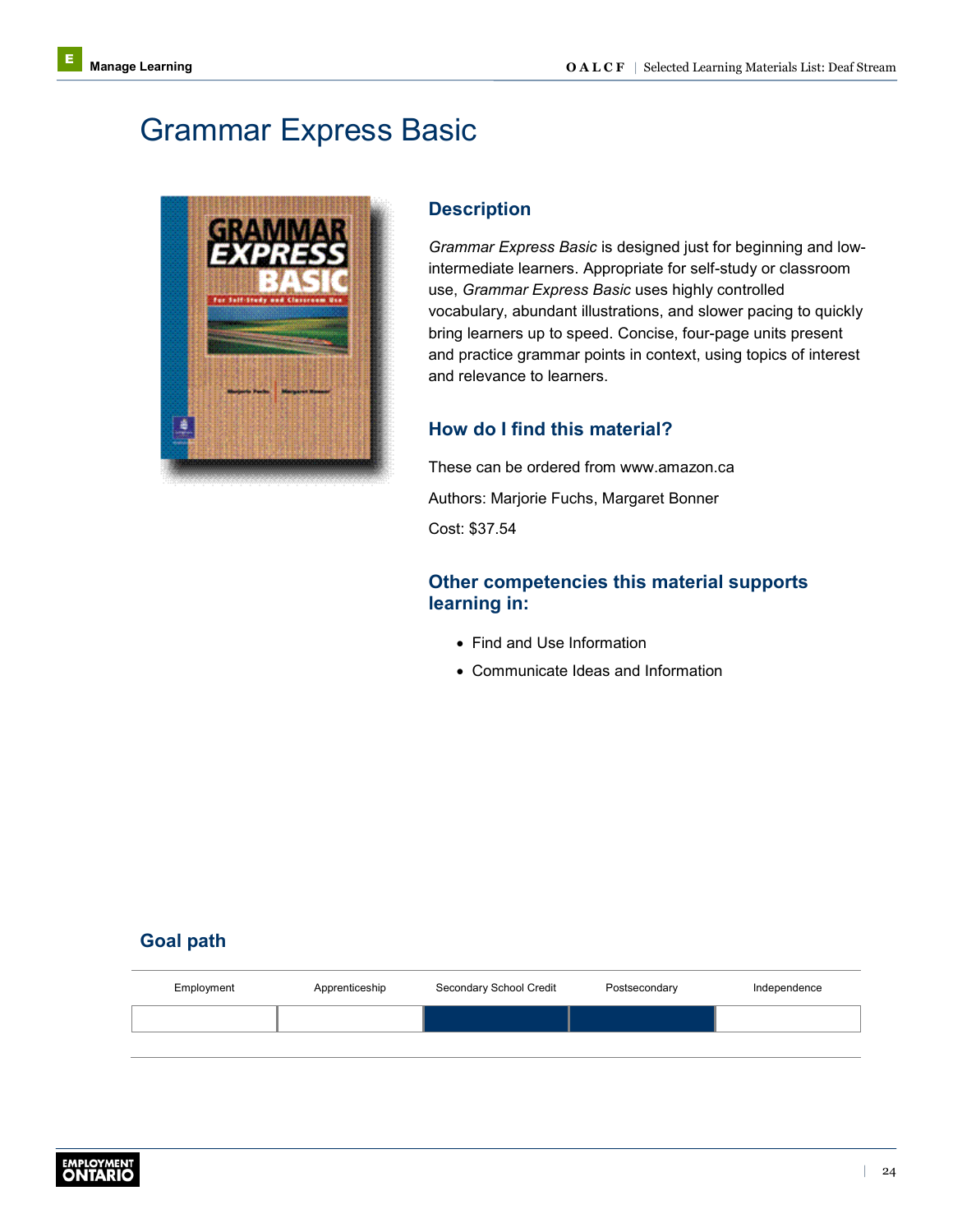# <span id="page-27-0"></span>Writers at Work: The Short Composition



#### **Description**

This low-intermediate to intermediate level writing book teaches the basics of short composition writing. It teaches learners how to compose multi-paragraph short compositions. Learners tap into their personal experience to organize their writing using academic modes of organization, such as exemplification and cause and effect. In addition, learners learn how to write about works of fiction and non-fiction by summarizing and citing sources.

#### **How do I find this material?**

These can be ordered from [www.amazon.ca](http://www.amazon.ca) Author: Ann O. Strauch

Cost: \$29.40

#### **Other competencies this material supports learning in:**

• Communicate Ideas and Information

| Employment | Apprenticeship | Secondary School Credit | Postsecondary | Independence |
|------------|----------------|-------------------------|---------------|--------------|
|            |                |                         |               |              |
|            |                |                         |               |              |

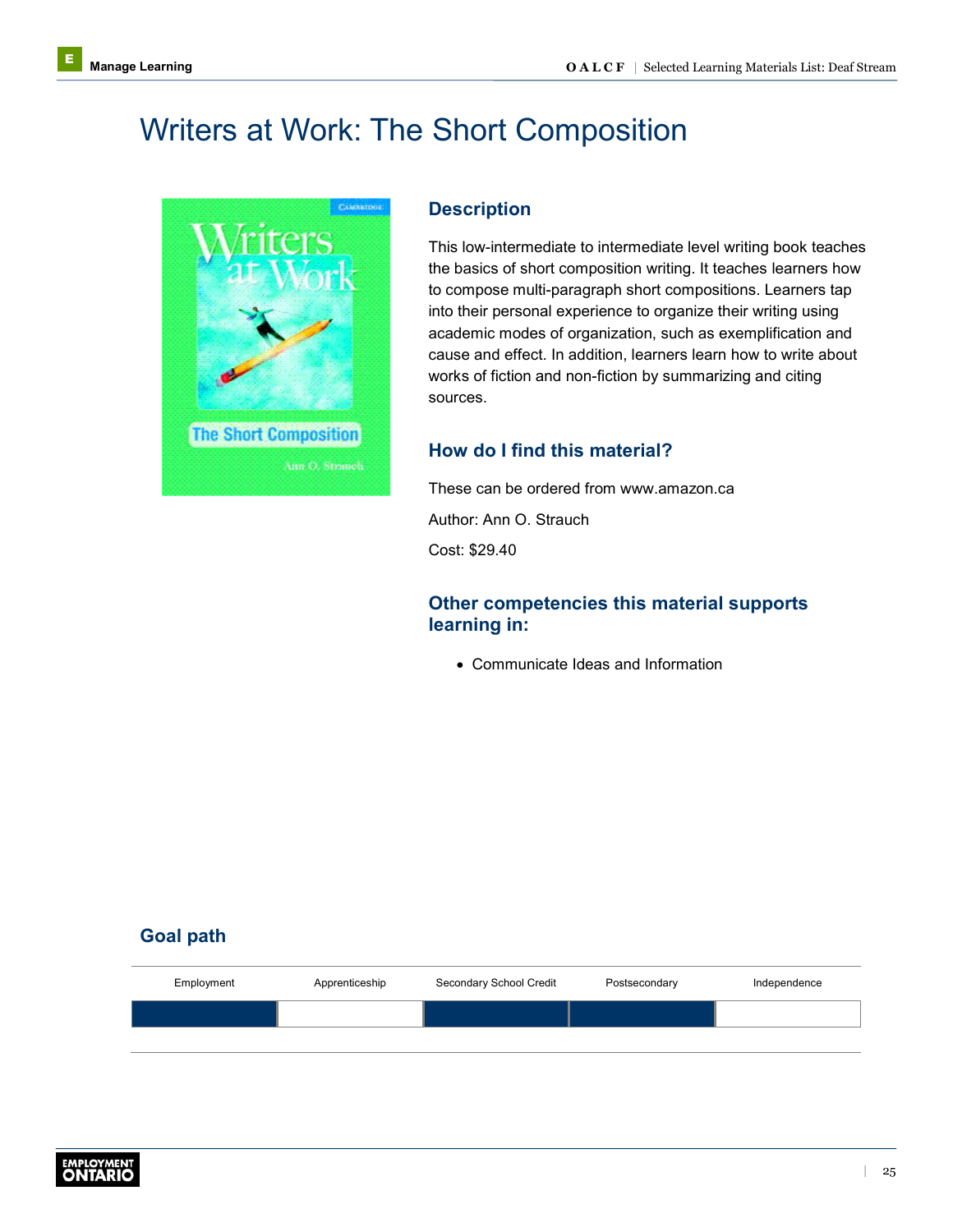# <span id="page-28-0"></span>Canadian Concepts 2<sup>nd</sup> Edition



#### **Description**

In the second edition of *Canadian Concepts* many ideas and requests from instructors across Canada have been incorporated to boost learner communication skills at every level. Functional language is used in imaginative four-skill activities that build both language skills and confidence. Carefully graded exercises involve repetition and provide ample opportunities for active learner participation. Features that made the first edition of *Canadian Concepts* so successful have been retained: thematic units, Canadian content that gives practical information about life in Canada, and community content tasks to link learners to their community.

#### **How do I find this material?**

These can be ordered from [www.longman](http://www.longman-esl.ca/canadian_concepts_1_p550497.html)[esl.ca/canadian\\_concepts\\_1\\_p550497.html](http://www.longman-esl.ca/canadian_concepts_1_p550497.html)

Authors: Sandra Thibaudeau, Lynda Berish

Cost: \$39.95

#### **Other competencies this material supports learning in:**

• Communicate Ideas and Information

| Employment | Apprenticeship | Secondary School Credit | Postsecondary | Independence |
|------------|----------------|-------------------------|---------------|--------------|
|            |                |                         |               |              |
|            |                |                         |               |              |

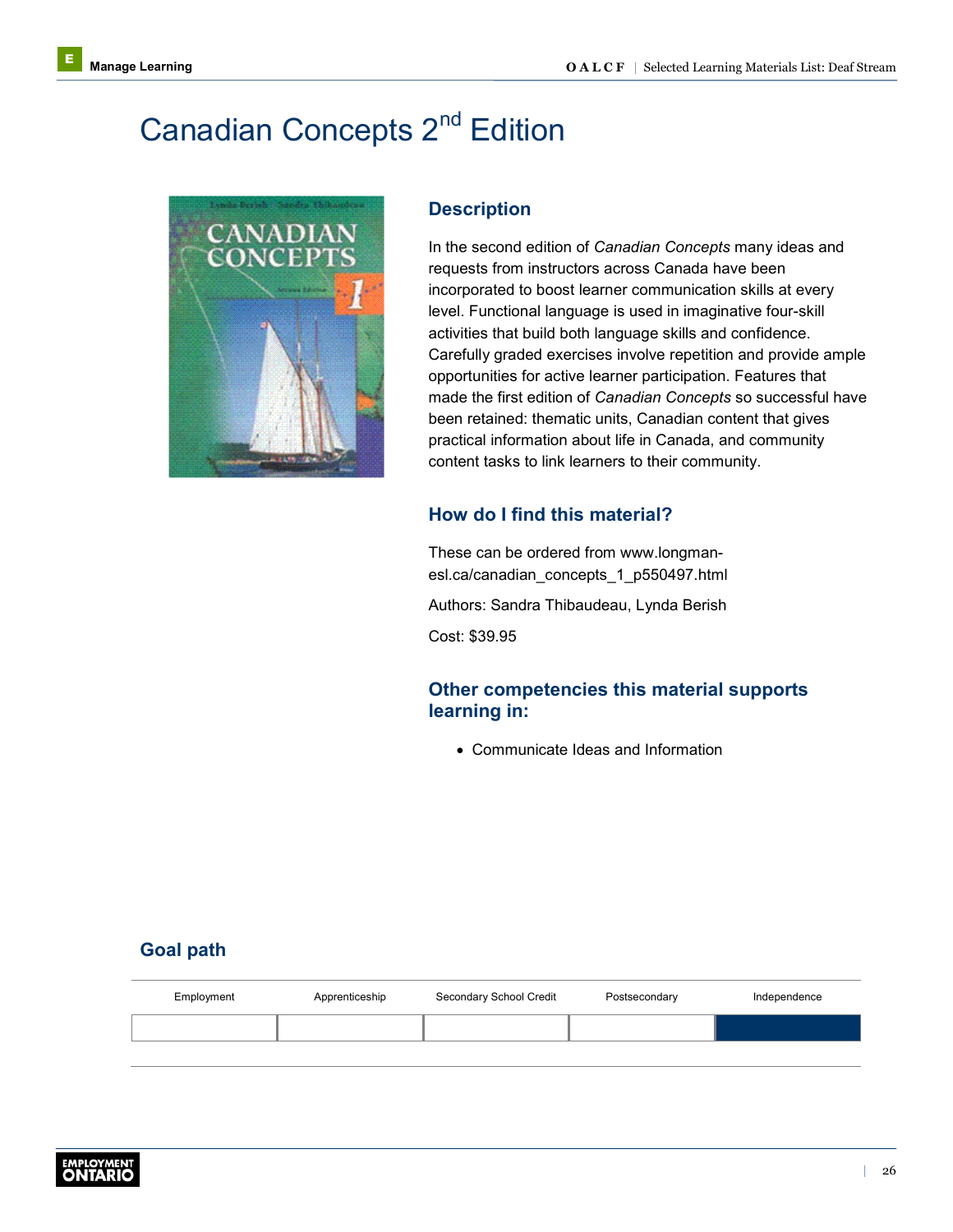# <span id="page-29-0"></span>Steck-Vaughn Comprehension Skills Series



#### **Description**

The following books are included in the Comprehension Skills Series:

*Facts*: Facts are true things. In this book you will find facts in stories.

*Sequence*: Sequence is about time and order. In this book you will practice finding the sequence.

*Main Idea*: the main idea is the point a writer makes. In this book, you will learn about main ideas.

*Context*: using context is a way to learn new words. In this book, you will learn how to use context.

*Conclusions*: to draw a conclusion, you must put all the clues together in order to find the answer.

*Inference*: making an inference means making a guess. You will make inferences about the stories in this book.

#### **How do I find this material?**

[http://sec.evso.com/wc.dll?wieser~&page=catalog&](http://sec.evso.com/wc.dll?wieser~&page=catalog&tree=1000000141&srch=%7B1000000149%7D) [tree=1000000141&srch=%7B1000000149%7D](http://sec.evso.com/wc.dll?wieser~&page=catalog&tree=1000000141&srch=%7B1000000149%7D)

Cost: \$13.99 for each item in the series (US dollars)

#### **Other competencies this material supports learning in:**

- Find and Use Information
- Communicate Ideas and Information
- Understand and Use Numbers
- Use Digital Technology

| Employment | Apprenticeship | Secondary School Credit | Postsecondary | Independence |
|------------|----------------|-------------------------|---------------|--------------|
|            |                |                         |               |              |
|            |                |                         |               |              |

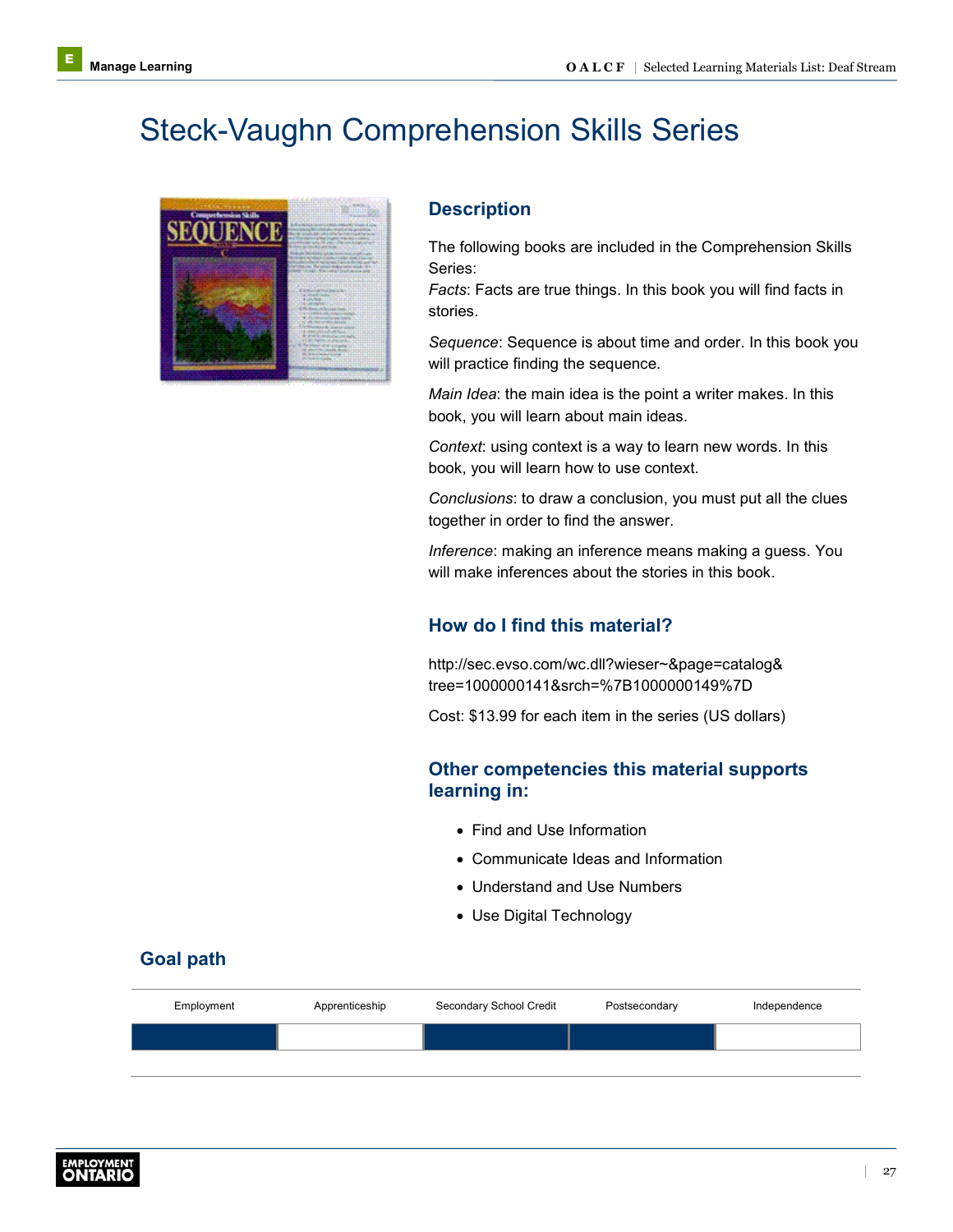# <span id="page-30-1"></span><span id="page-30-0"></span>Life Skills Series I and II



#### **Description**

PCI's complete *Life Skills Series I* and *II* features 16 games, proven effective for learners with special learning and behavioural needs. Written and developed by PCI's Janie Haugen-McLane, these programs are used by practitioners to teach all learners to be successful in the subject of "life." The fun-to-play programs encourage socialization and positive behavioural reactions, while offering basic life-skills instruction that promotes independence.

"Social Skills: Learning to Get Along with Other People" is one of eight *Life Skills Series II* games designed to teach appropriate behaviour in various settings. Learners land on a category identified by a full-colour illustration, draw a card from the matching card deck, and read and answer a question. Blank draw cards are included for customization of questions.

#### **How do I find this material?**

These can be ordered from <http://www.pcieducation.com> Author: Janie Haugen-McLane

Cost: \$49.95

#### **Other competencies this material supports learning in:**

• Not applicable

| Employment | Apprenticeship | Secondary School Credit | Postsecondary | Independence |
|------------|----------------|-------------------------|---------------|--------------|
|            |                |                         |               |              |
|            |                |                         |               |              |

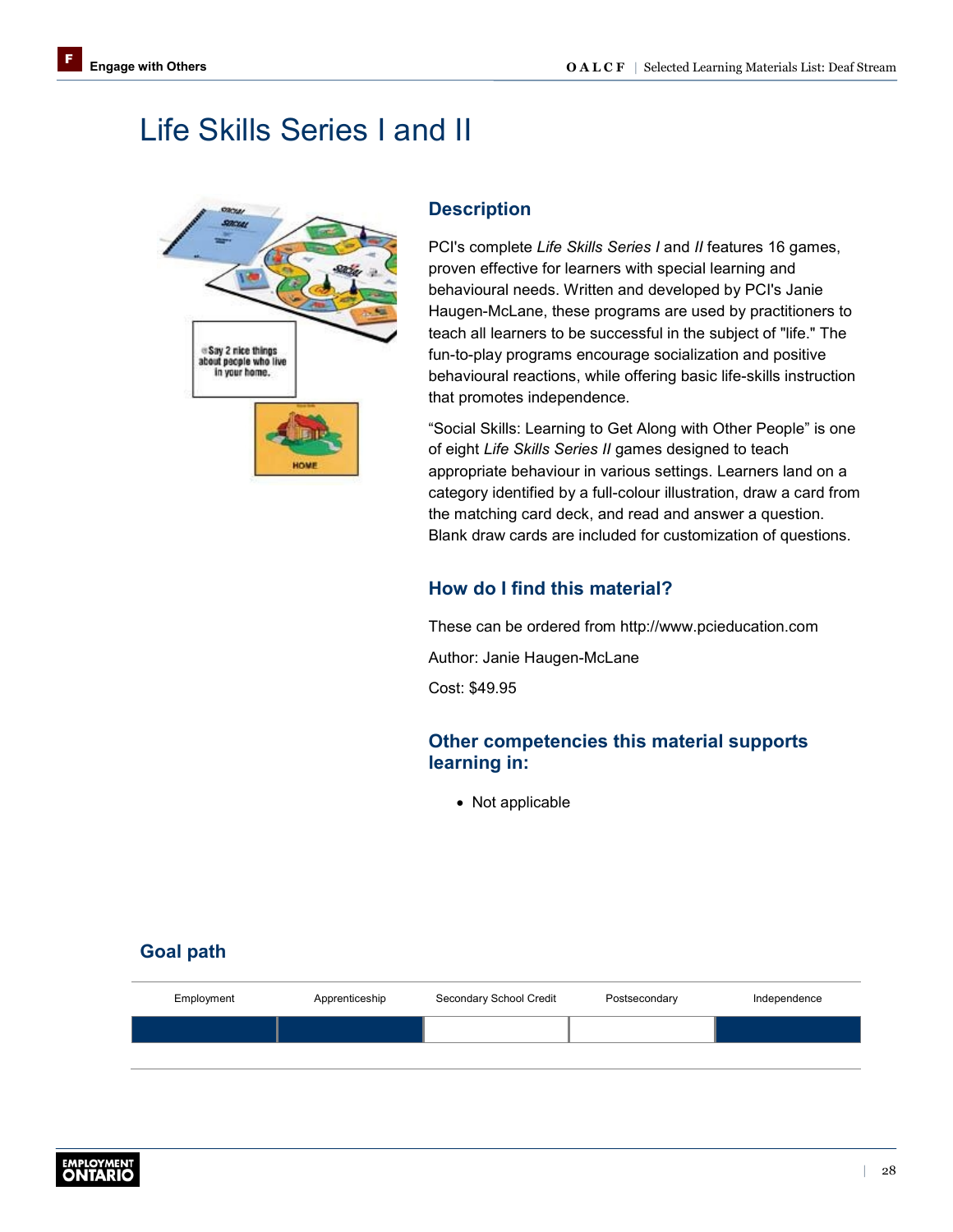# <span id="page-31-0"></span>Recognizing Life's Work



#### **Description**

*Recognizing Life's Work: Helping Learners Connect their Essential Skills from Home to Work—A Practitioner's Resource Kit* highlights the Essential Skills (ES) developed and strengthened through 12 different common leisure and home based activities. The kit is a comprehensive bank of materials that includes high- and low-level learning activities, authentic documents, steps to the answers and to the learning activities, and fictional "day-in-the-life of a job" case studies. The tools help practitioners and their learners make the link between the most important Essential Skills used in leisure activities and occupations that also require the same Essential Skills. This resource provides credibility, validity, and recognition to the Essential Skills that adults develop and strengthen through daily home and life activities and emphasizes that adult learners with no, or limited, work experience still have a wealth of knowledge, skills, and experience to bring to the workplace.

### **How do I find this material?**

These can be downloaded from [www.nald.ca/library/learning/recognizing/](http://www.nald.ca/library/learning/recognizing/helping_learners/cover.htm) helping\_learners/cover.htm

Written and developed by the Quill Learning Network

Cost: Free

#### **Other competencies this material supports learning in:**

- Communicate Ideas and Information
- Use Digital Technology
- Manage Learning

| Employment | Apprenticeship | Secondary School Credit | Postsecondary | Independence |
|------------|----------------|-------------------------|---------------|--------------|
|            |                |                         |               |              |
|            |                |                         |               |              |

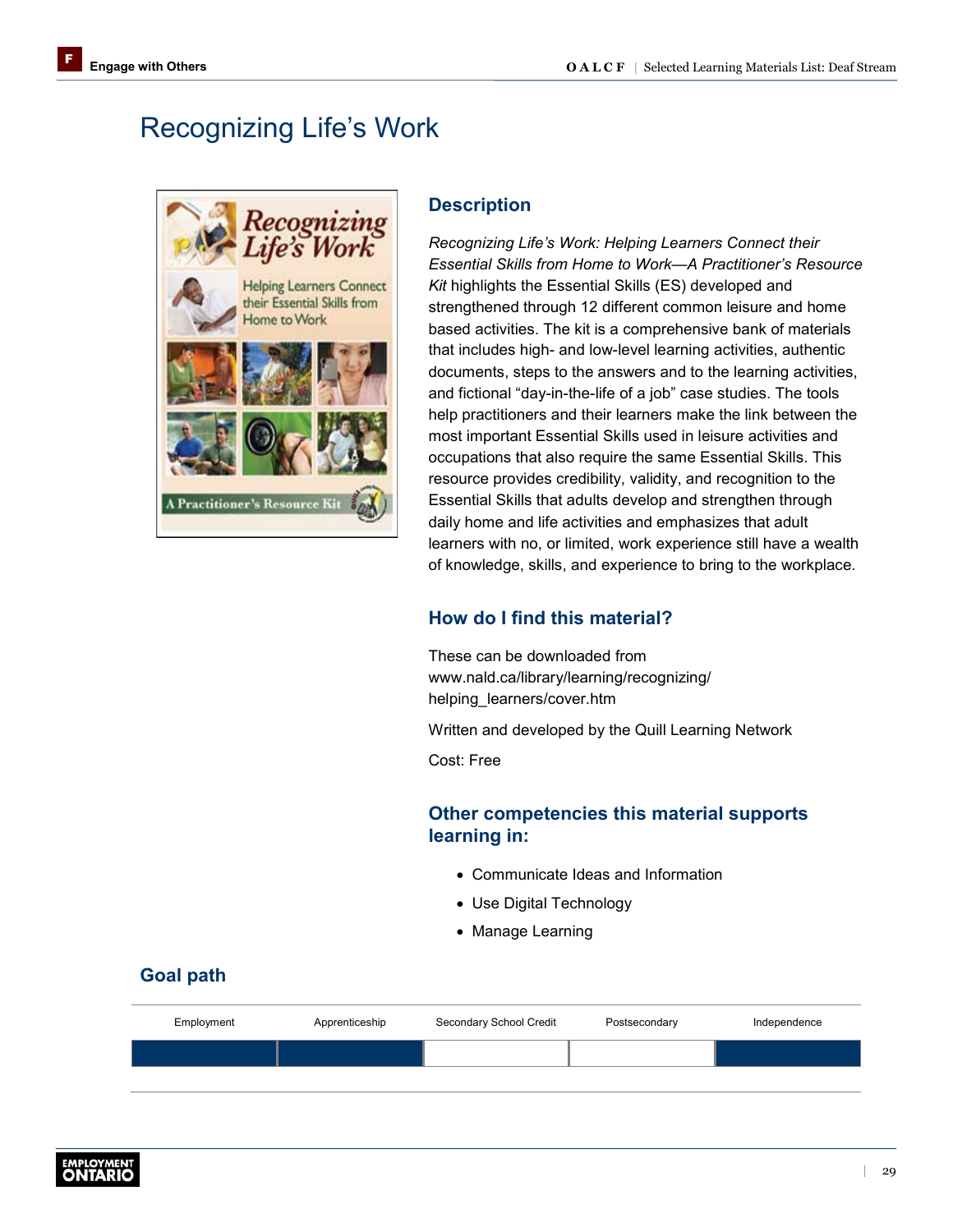# <span id="page-32-0"></span>Essential Skills for Personal Success



#### **Description**

This practitioner resource introduces the *Essential Skills for Personal Success!* curriculum, developed by Literacy Network Northeast, based in Timmins, Ontario. The curriculum is divided into four modules that deal with managing basic needs; improving and maintaining health; handling personal issues and relationships; and participating fully as members of the community. The authors begin with general guidelines for practitioners teaching the curriculum, and then provide specific guidelines for each module and workbook materials for the learner.

### **How do I find this material?**

These can be obtained from [www.literacynet.ca](http://www.literacynet.ca) Authors: Karen Farrar, Sheila Marshall Cost: N/A

#### **Other competencies this material supports learning in:**

- Find and Use Information
- Communicate Ideas and Information

| Employment | Apprenticeship | Secondary School Credit | Postsecondary | Independence |
|------------|----------------|-------------------------|---------------|--------------|
|            |                |                         |               |              |
|            |                |                         |               |              |

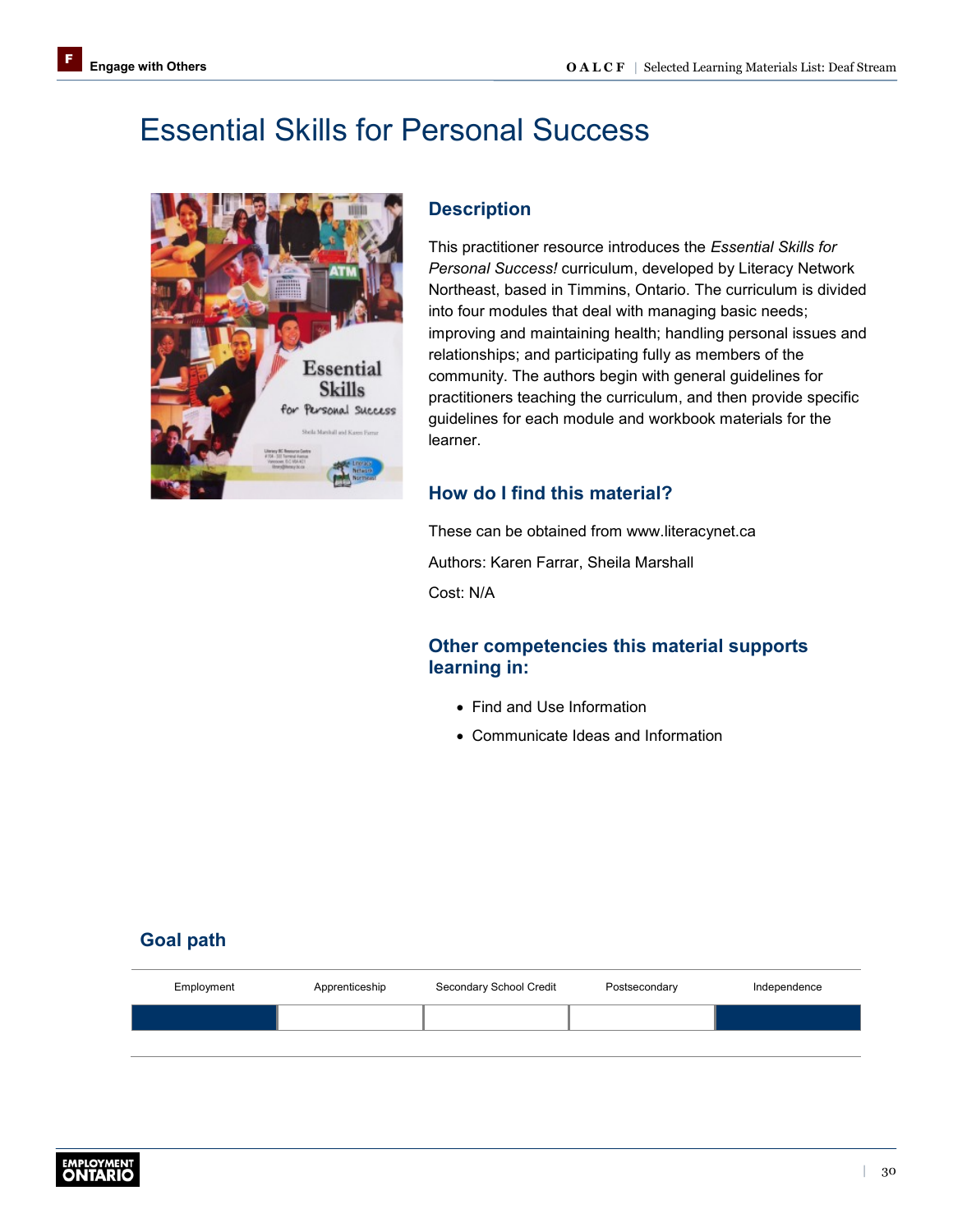# <span id="page-33-0"></span>The Big Picture: Essential Skills for Life, Learning and Work



#### **Description**

This publication is related to Human Resources and Skills Development Canada's Applications of Working and Learning (AWAL) project, a national professional development project for educators. It is part of a learner-focused bilingual AWAL project that was developed as a way to bring Essential Skills research not just to instructors, but also to learners. This project involved developing a classroom resource based on the theory behind the Essential Skills so that this language becomes meaningful, informative, and commonplace. In its design, the resource ensures that learners will not just hear it and speak it; they will live it and experience it through continued, deliberate, and explicit practice and application.

### **How do I find this material?**

These are available from [www.nald.ca/library/learning/bigpict/cover.htm](http://www.nald.ca/library/learning/bigpict/cover.htm) Authors: Jeannette Ruby, Tracey Kelly, Krista DeMerchant Cost: Free

### **Other competencies this material supports learning in:**

- Communicate Ideas and Information
- Manage Learning

| Employment | Apprenticeship | Secondary School Credit | Postsecondary | Independence |
|------------|----------------|-------------------------|---------------|--------------|
|            |                |                         |               |              |
|            |                |                         |               |              |